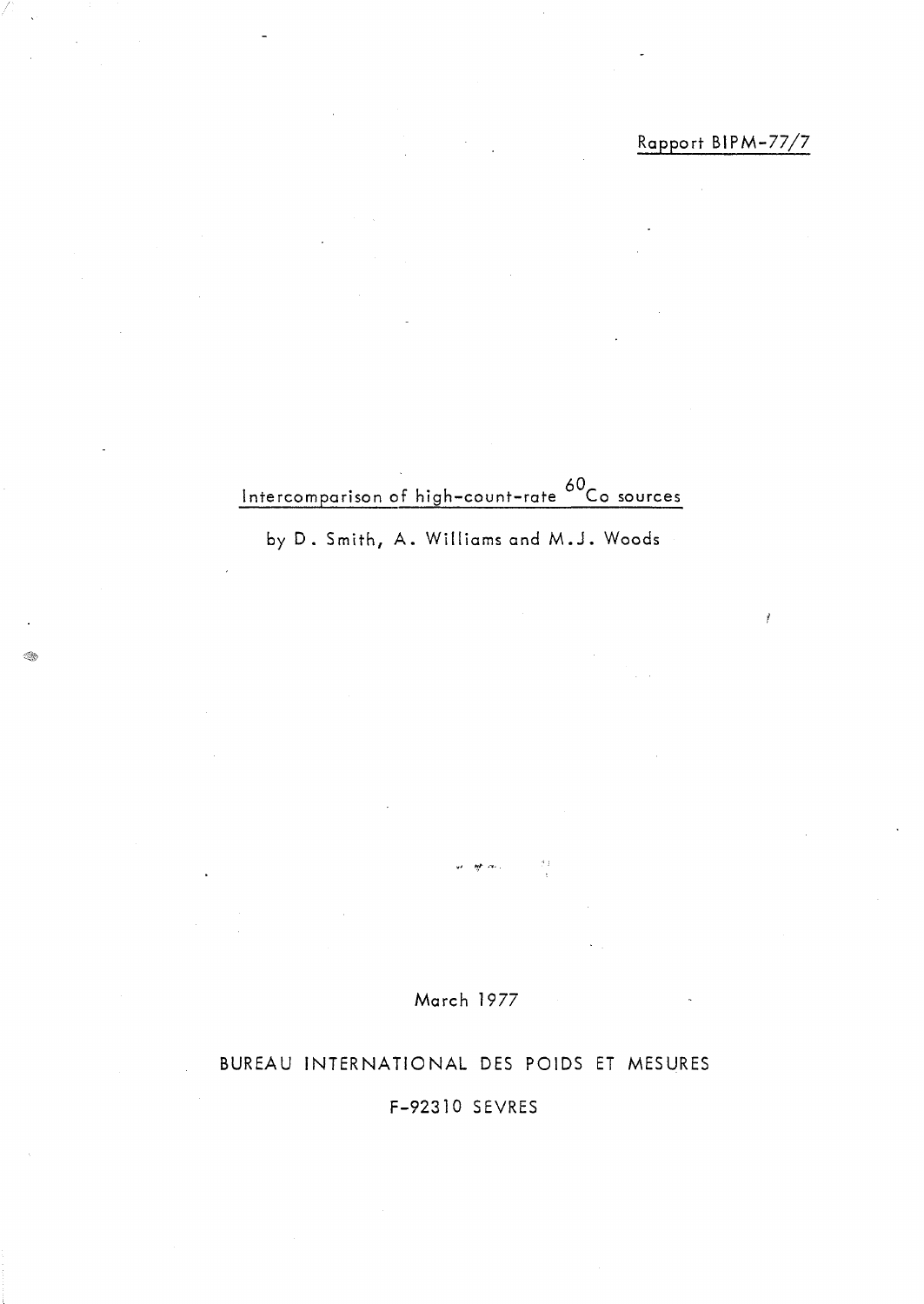#### ABSTRACT

Sources of <sup>60</sup> Co with precisely determined relative activities from 2 to 100 kBq have been circulated among eight national and international laboratories. Each participant measured the sources by  $4\pi\beta(PC)-y$  counting and evaluated the activities by means of his usual formula. Considerable systematic discrepancies appeared for the higher count rates.

Since an exact solution for an ideal coincidence system was found in the meantime by Cox and Isham, the results of the participants have been recalculated using this new formula. The discrepancies were reduced in nearly J ail the cases. The correctness of the new formula was verified by Monte Carlo simulations. The remaining discrepancies can be explained by delay mismatch of the  $\beta$  and  $\gamma$  channels and pile-up effects. Other possible causes to be considered are out-of-y-window events, summing effects and time jitter, which are discussed briefly. Formulae used by the participants are quoted and tables with ail the experimental results given. For each set of eight sources and for each laboratory normalized results are presented graphically.

~I *fJ!,I'* , ......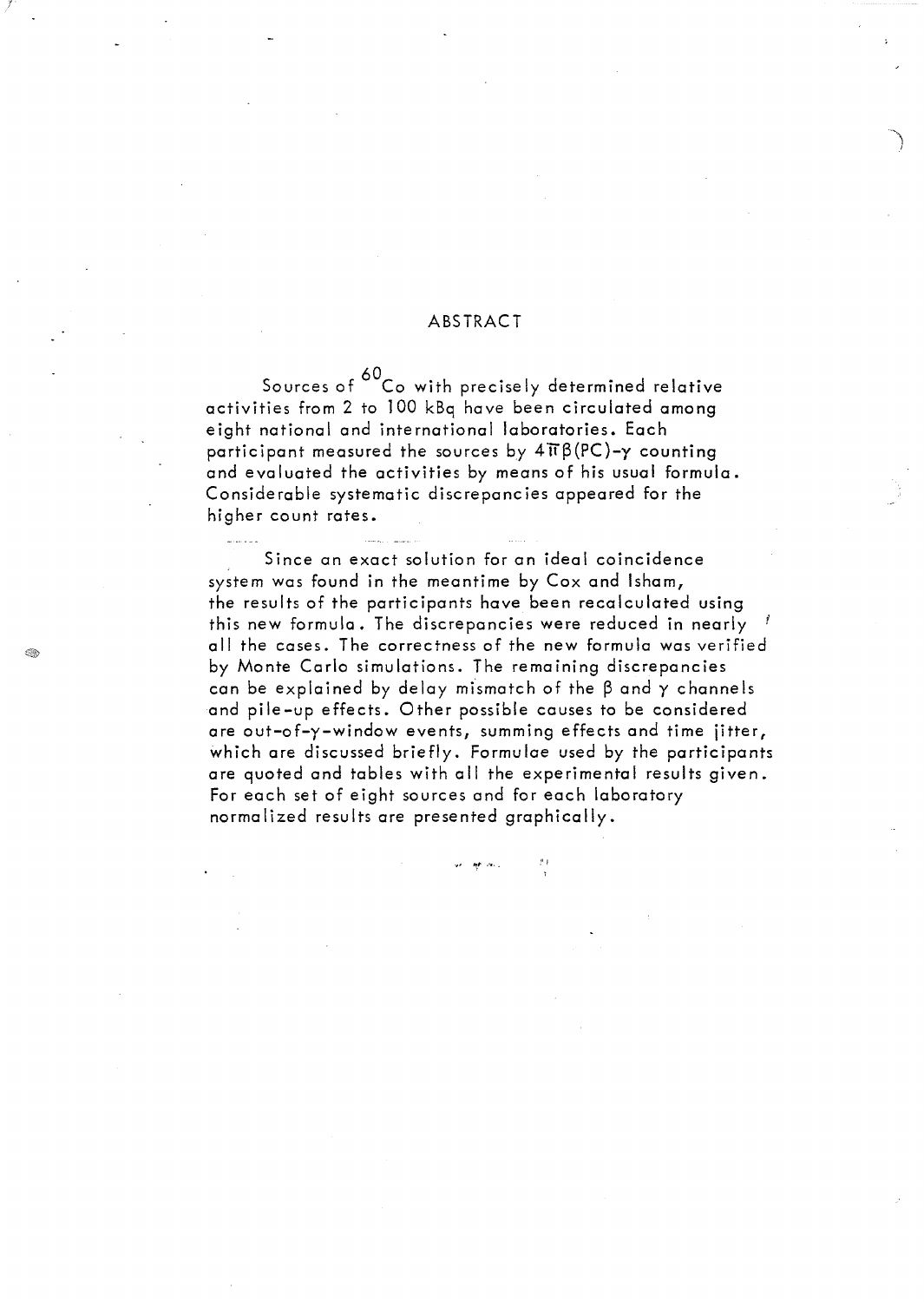The present comparison was organized in 1975 by the National Physical Laboratory, Teddington, on behalf af the .Bureau International des Poids et Mesures. The Comité Consultatif pour les Etalons de Mesure des Rayonnements Ionisants, Section II, decided at its meeting of June 1977 to publish the analysis as a BIPM report. A French translation will appear as an Annex to the Report of that meeting.

#### 1. Introduction

Fourteen sets of  $60<sub>Co</sub>$  sources were prepared by NPL\*, each set consisting of eight sources with approximate activities of 2, 5, 10, 20, 40,60,80 and 100 kBq. These sources were prepared from the same stock solution. Eight separate dilutions were made and from each dilution 20 weighed sources and 6 ampoules were prepared. The sources were, deposited on Al source mounts ( $\approx$  250  $\mu$ g/cm $^2$ ) and then covered with a gold–coated VYNS film ( $\approx$ 30  $\mu$ g/cm $^2$  VYNS, 10  $\mu$ g/cm $^2$  Au). The ampoules were measured in an ionization chamber to check the dilution factors obtained by weighing. All the sources were counted in a  $4\pi\beta-\gamma$ coincidence equipment at NPL. In addition, relative ionization chamber measurements were made on individual sources of activity greater than 40 kBq. These measurements were used, as described be low, to reduce the effects of weighing errors. The first sets of sources were then sent to each of the participants (AECL, BCMN, BIPM, IER, LMRI and PTB)\* at the beginning of September 1975, two sets being retained at NPL for its own use; subsequently  $UVVVR*$  joined in the intercomparison. Each

<sup>\*</sup> AECL BCMN Bureau Central de Mesures Nucléaires d'Euratom, Geel, Belgium BIPM : Atomic Energy of Canada Limited, Chalk River, Canada Bureau International des Poids et Mesures, Sèvres, France

<sup>1</sup>ER : Institut d'Electrochimie et de Radiochimie de l'Ecole Polytechnique Fédérale, Lausanne, Switzerland

LMRI : Laboratoire de Métrologie des Rayonnements Ionisants, Saclay, France

NPL National Physical Laboratory, Teddington, United Kingdom

PTB : Physikalisch-Technische Bundesanstalt, Braunschweig, Germany

UVVVR : Ústav pro výzkum, výrobu a využití radioisotopu, Praha, ČSSR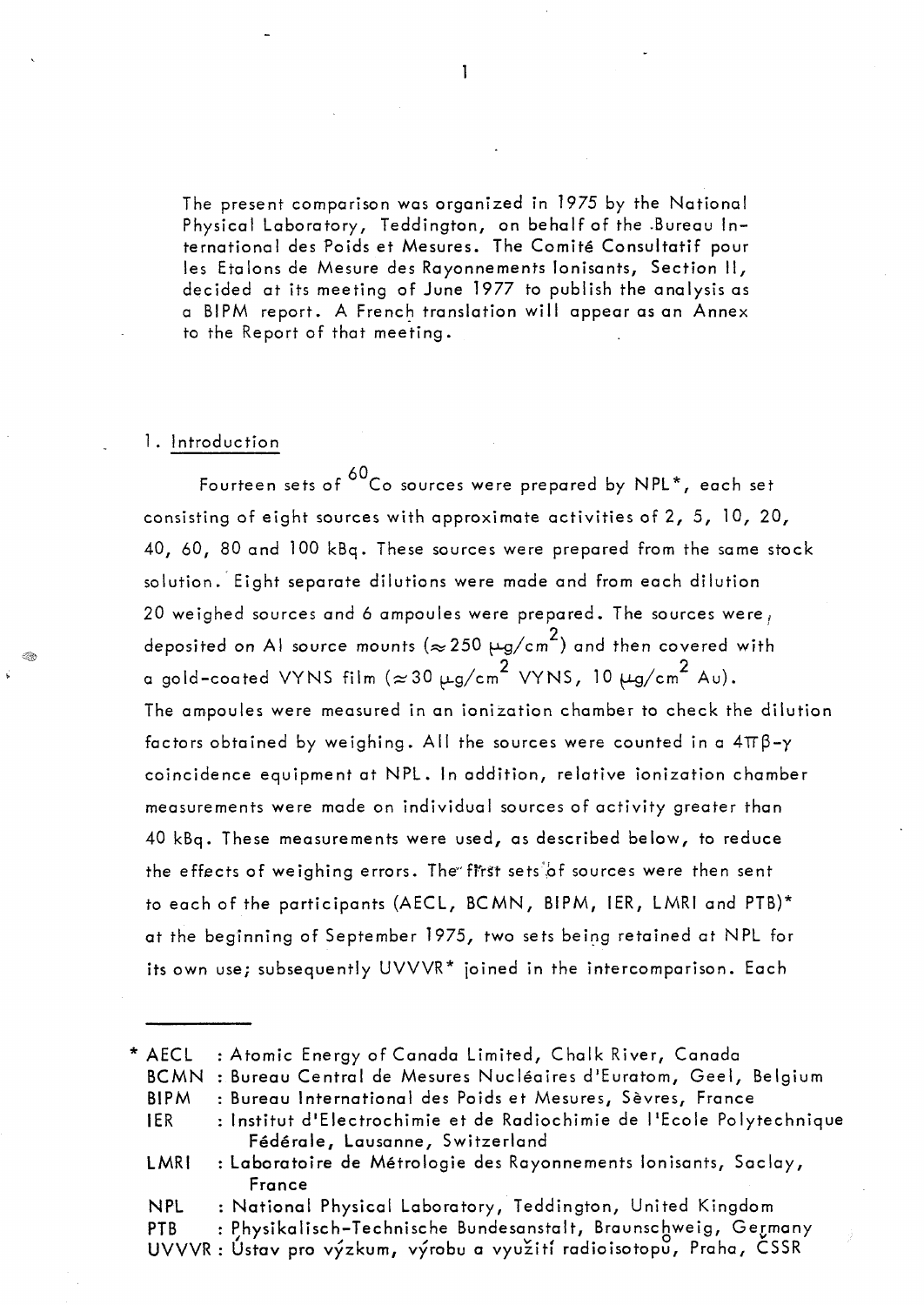participant measured the sources by  $4\pi\beta-\gamma$  counting and evaluated the source activity using his usual count-rate correction formula and his usual procedure for extrapolating to  $100\%$   $\beta$ -detection efficiency. On completion of their measurements on a set of sources, each laboratory returned them to NPL and received another set in exchange; to date each laboratory has measured three to four sets of sources.

#### 2. Monte Carlo simulation and comparison with correction formulae

Monte Carlo simulation was used initially to examine the accuracy of the various count-rate correction formulae used by the participants. However, during the intercomparison, an exact solution for a model that closely approximates the behaviour of real counting systems was found  $\lceil 1 \rceil$ ; so this solution, rather thon simulation, was then used to correct the results obtained by the participants. The simulation technique was nevertheless sti; used in order to check (and in all cases confirm) the Cox and Isham formula at various selected values of the relevant parameters.

In the simulation calculation, 'true' values of the source disintegration rate N<sub>o</sub> and  $\varepsilon_{\beta}$  (the mean probability of detecting a pulse from a disintegration in an ideal beta detection system without dead time),  $\varepsilon_{_{\rm \gamma}}$  ,  $\tau_{_{\rm \beta}}$  ,  $\tau_{\gamma}$  and  $\tau_{\rm r}$ , were chosen arbitrarily (although usually near typical experimental values), and random numbers were used to simulate in the computing what the 'observed scaler counts',  $N^{\tau}_{\beta}$ ,  $N^{\tau}_{\gamma}$  and  $N^{\tau}_{\rm c}$ , would be from such a source under the assumed values of  ${}_{\varphi}\varepsilon_{\beta}$ ,  $\varepsilon_{\gamma}$ ,  $\tau_{\beta}$ , etc. To test, say, the Campion formula  $\lceil 2 \rceil$ , these 'observed' counts were substituted into the formula, and the estimate of N<sub>o</sub> obtained in this way was compared to the original value of N<sub>o</sub> used in the simulation. Any discrepancy thereby revealed is a slowly changing function of the parameters involved,  $N_{\sf o}^{},\;{\cal E}_{\sf \beta}^{},\;{\cal E}_{\sf \gamma}^{},$  $\tau_{o}$  ,  $\tau_{\perp}$  and  $\tau_{\perp}$  , and it is not necessary to choose these parameters to be  $\beta'$  y and  $r$ exactly equal to the experimental values.

The computer program was constructed as follows. For a given true disintegration rate  $\mathsf{N}_{_{\mathsf{O}}}$  , since the interval distribution for the disintegrations is exponential, a typical time interval between disintegrations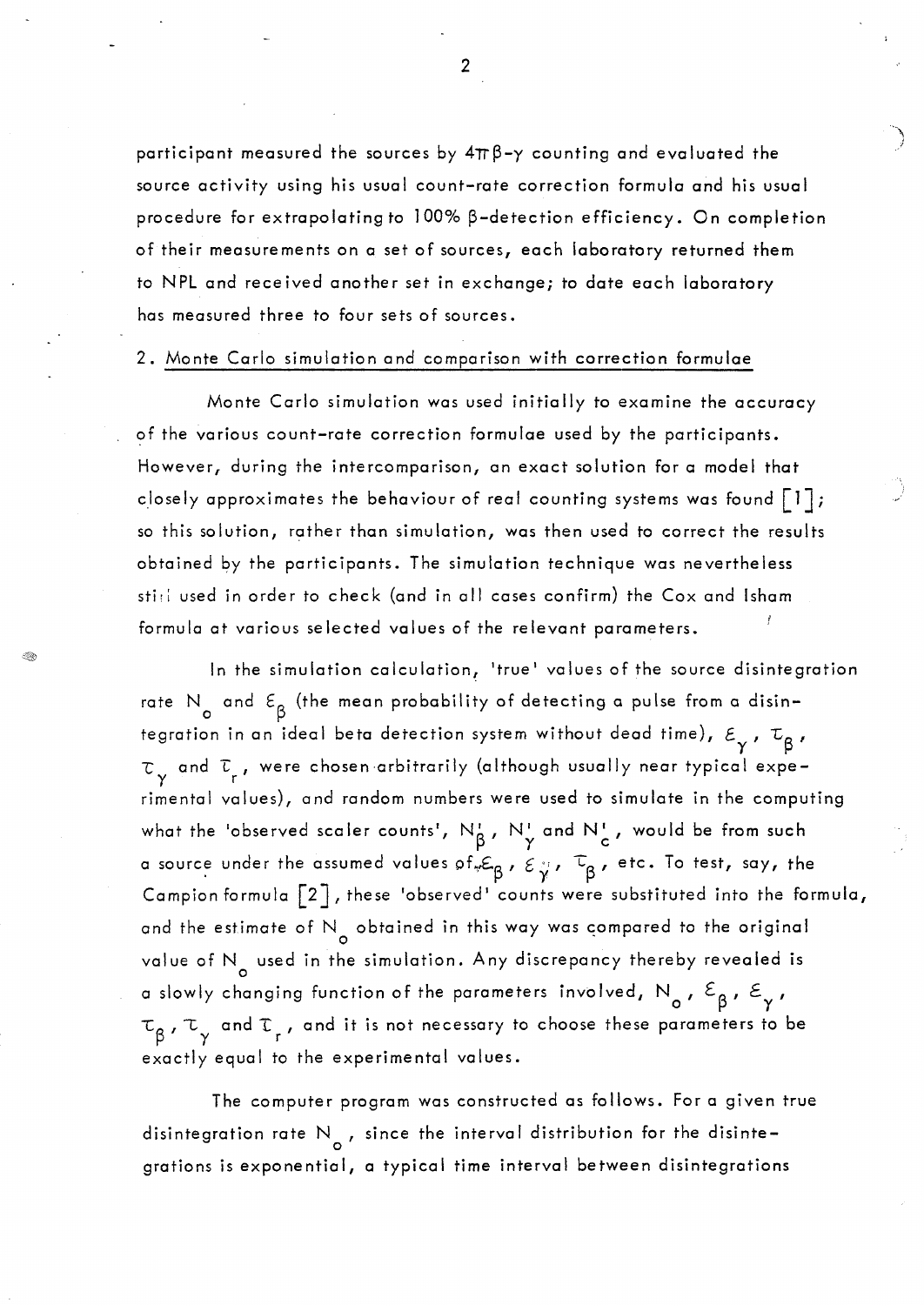was simulated as  $-\frac{1}{N_{\odot}} \cdot \ln R$ , , where the random numbers  $R$ , were rectangularly distributed in the range 0 to 1. By summing such time intervals, the 'absolute' time of a disintegration was obtained. Consider a particular disintegration occurring at a time  $t_o$ ; then the  $\beta$  pulse from this disintegration was taken to be detected, for  $R_{i+1} < E_{\beta}$ , and, if detected, it was registered as counted if no other  $\beta$  pulse had occurred from t<sub>o</sub> -  $\tau_{\beta}$  to t<sub>o</sub>. If it was registered as counted, then a coincidence could occur between this  $\beta$  count and a previous  $\gamma$  pulse, provided such a  $\gamma$  pulse had been counted in the time  $t_{\mathsf{o}}$  –  $\mathbb{T}_{\mathsf{r}}$  to  $t_{\mathsf{o}}$  . Similarly, the  $\gamma$  pulse from the same disintegration was taken to be detected for  $R_{i+2} < E_{\gamma}$ , and, if detected, was registered as counted if no other  $\gamma$  pulse occurred from  $t_0 - \tau_{\gamma}$  to  $t_0$ . Again a coincidence could occur between this  $\gamma$  count and either the simultaneous  $\beta$  pulse (if counted), or a previous  $\beta$  pulse, provided such a  $\beta$  pulse had been counted in the time t<sub>o</sub> –  $\tau_r$  to t<sub>o</sub>. The next disintegration occurs at  $t_{o} = \frac{1}{N_{o}} \cdot \ln R_{i+3}$ and the above procedure is repeated to build upfthe simulated <sup>i</sup>scaler counts<sup>1</sup>  $N_A^1$  ,  $N_J^1$  and  $N_J^1$  .  $\beta$ '' '' $\gamma$ '' c'''  $\alpha$ '' '' c

The number of disintegrations which must be simulated to obtain, say, 0.1% statistical precision in the estimate of N<sub>o</sub> derived from N<sub>B</sub>, N', N', depends on the particular parameters, but is of order 10<sup>6</sup>.

The technique has also been extended to allow for 'out-of-channel ' events.

# 3. Problems identified during the intercomparison

≪

As the intercomparison progressed, the following problems associated with making measurements at high count rates were identified by the participants:

- $-$  How to ensure that the mean  $\beta-\gamma$  delay is set to zero? The difficulty arises since the shape of the occidental coincidence distribution is *asymmetrical,*  and to calculate the mean delay it is necessary to know the shape of the occidental distribution under the true coincidence distribution.
- How to allow for the extra dead time introduced by events in the gamma channel which are outside the single-channel analyser window?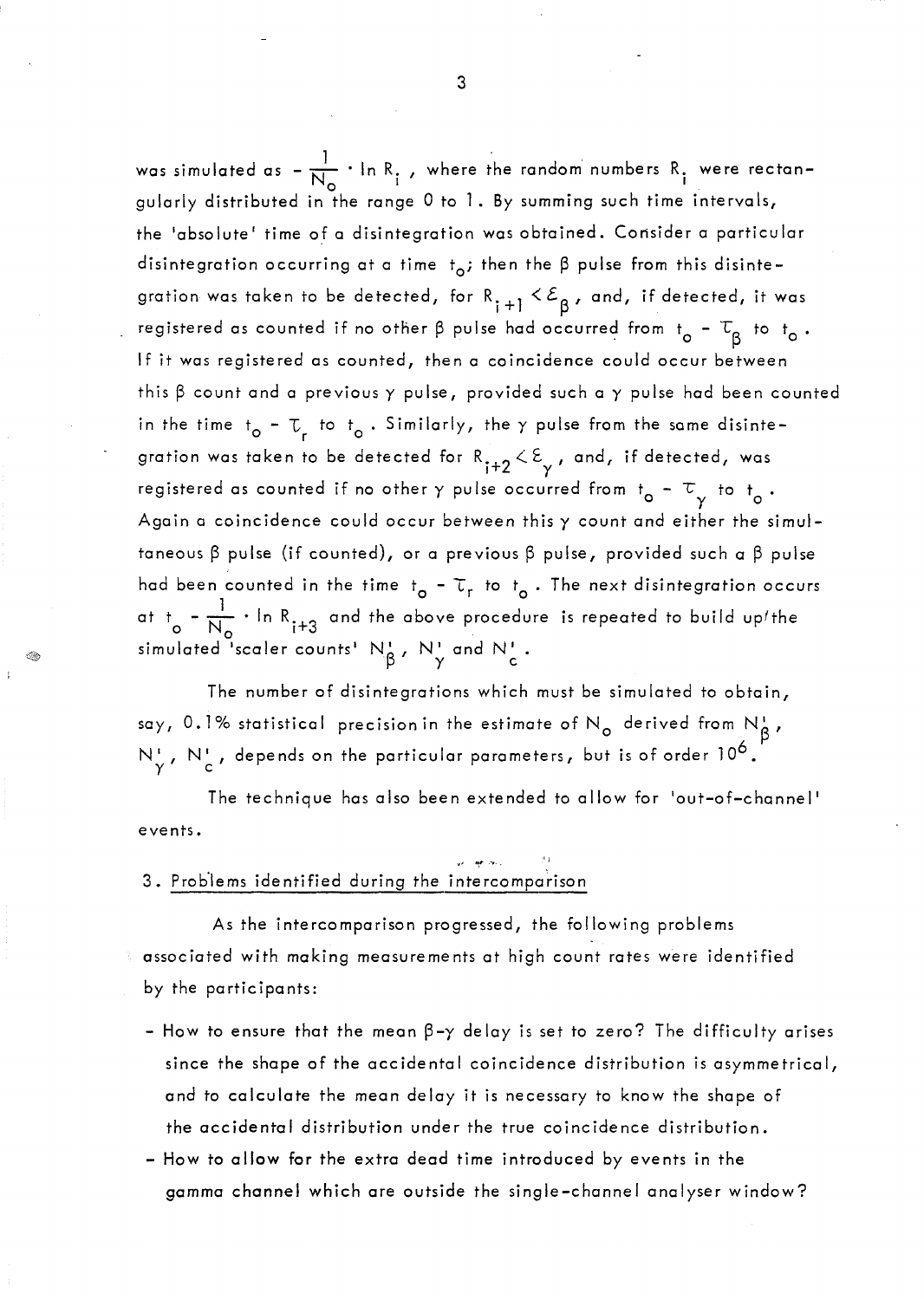- How to allow for summing in the gamma channel, since this can both add to and subtract from true events in the window?
- How to correct for the deficiencies in the present coïncidence and dead-time correction formulae? Ail of the results indicated discrepancies at the highest count rates and simulation calculations showed that a significant part of these discrepancies was due to inadequacies in the present formulae.

These problems will be discussed hereafter.

### 3.1. Setting of mean delay

This is usually achieved by using a time-to-amplitude converter (TAC) and a multichannel analyser. A possible experimental arrangement is shown in Fig. 1.



Figure 1 - Principle of the arrangement for determining the time distribution of the  $\beta$  pulses with respect to the  $\gamma$  pulses.

This gives the time distribution of the  $\beta$  pulses with respect to the y pulses. From this curve one should determine the mean time interval between gamma and beta pulses stemming from the same disintegration.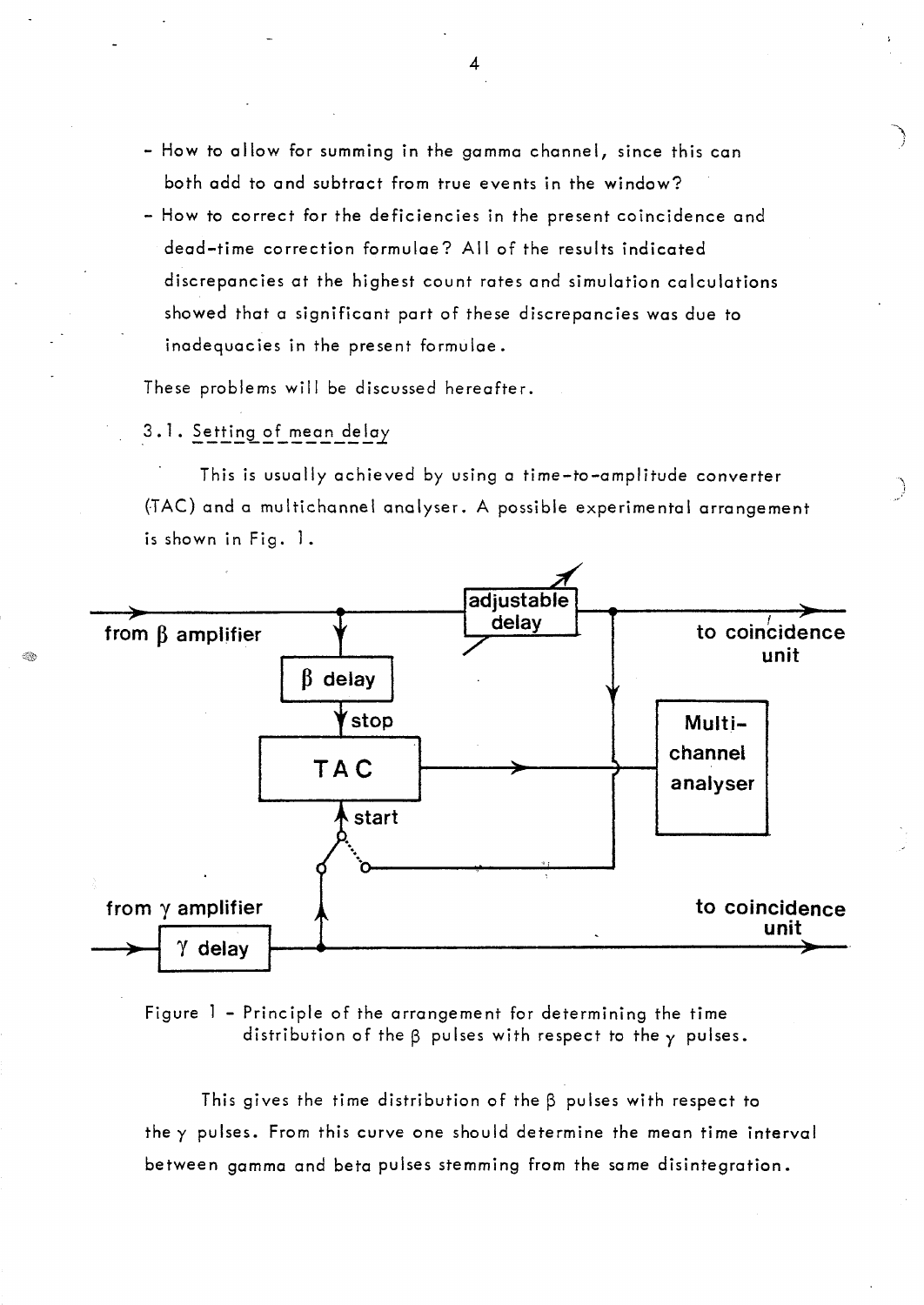The calculation of this average delay between the partners forming a genuine coincidence is the main problem. Once this time interval is known, it is a simple matter to set the adjustable  $\beta$  delay by starting the TAC off the  $\beta$  pulses at the entrance of the coincidence mixer until the TAC output falls into the required channel of the analyser. In practice, the TAC full scale plus the  $\beta$  delay is less than the  $\gamma$  dead time, the TAC full scale being approximately  $4\tau$ .

Consider first the case where there is no time jitter and let d be the required (adjustable)  $\beta$  delay to compensate for the relative delay in the  $\beta$  and  $\gamma$  channels. Under these conditions the following are the only possible combinations of start-stop pulses:

a) Start off  $\gamma$ , stop off a  $\beta$  ray from a previous disintegration (by definition the y from this previous disintegration was not available to start the TAC). b) Start off  $\gamma$ , stop off true coincident  $\beta$  ray.

c) Start off  $\gamma$ , stop off a  $\beta$  ray from a subsequent disintegration.

Clearly, a), b) and c) are mutually exclusive events since the  $\beta$  dead time precludes two  $\beta$  pulses in the time range being considered. Then for type a) events the interval density is  $N_0^2$   $\varepsilon_{\beta}$   $\varepsilon_{\gamma}$  (1 –  $\varepsilon_{\gamma}$ ) for 0  $\lt$  t  $\lt$  d  $\cdot$ The (1 –  $\varepsilon_{\gamma}^{\vphantom{1}}$  ) term arises from the fact that the  $\gamma$  pulse, corresponding to the  $\beta$  pulse which stops the TAC, was not itself available to start the TAC. This could be due to  $\gamma$  detector inefficiency,  $\gamma$  channel dead time or TAC and multichannel-analyser dead time. For type b) events, the time distribution is a delta function of height  $N_{\rm g} \, \mathcal{E}_{\rm g} \, \mathcal{E}_{\rm y}$  at time d. For type c) events the interval density is  $N_0^2 \varepsilon_\beta \varepsilon_\gamma$  (1 -  $\varepsilon_\beta$ ) for  $d < t < t_{max}$  , where t is the maximum ronge of the TAC. These interval densities are shown max in Fig. 2.

The centroid  $\overline{x}$  of the interval density from channel  $n_1$  to  $n_2$  is given by

$$
\overline{x} = \left(\sum_{r=n}^{n_2} r Y_r\right) / \left(\sum_{r=n_1}^{n_2} Y_r\right) ,
$$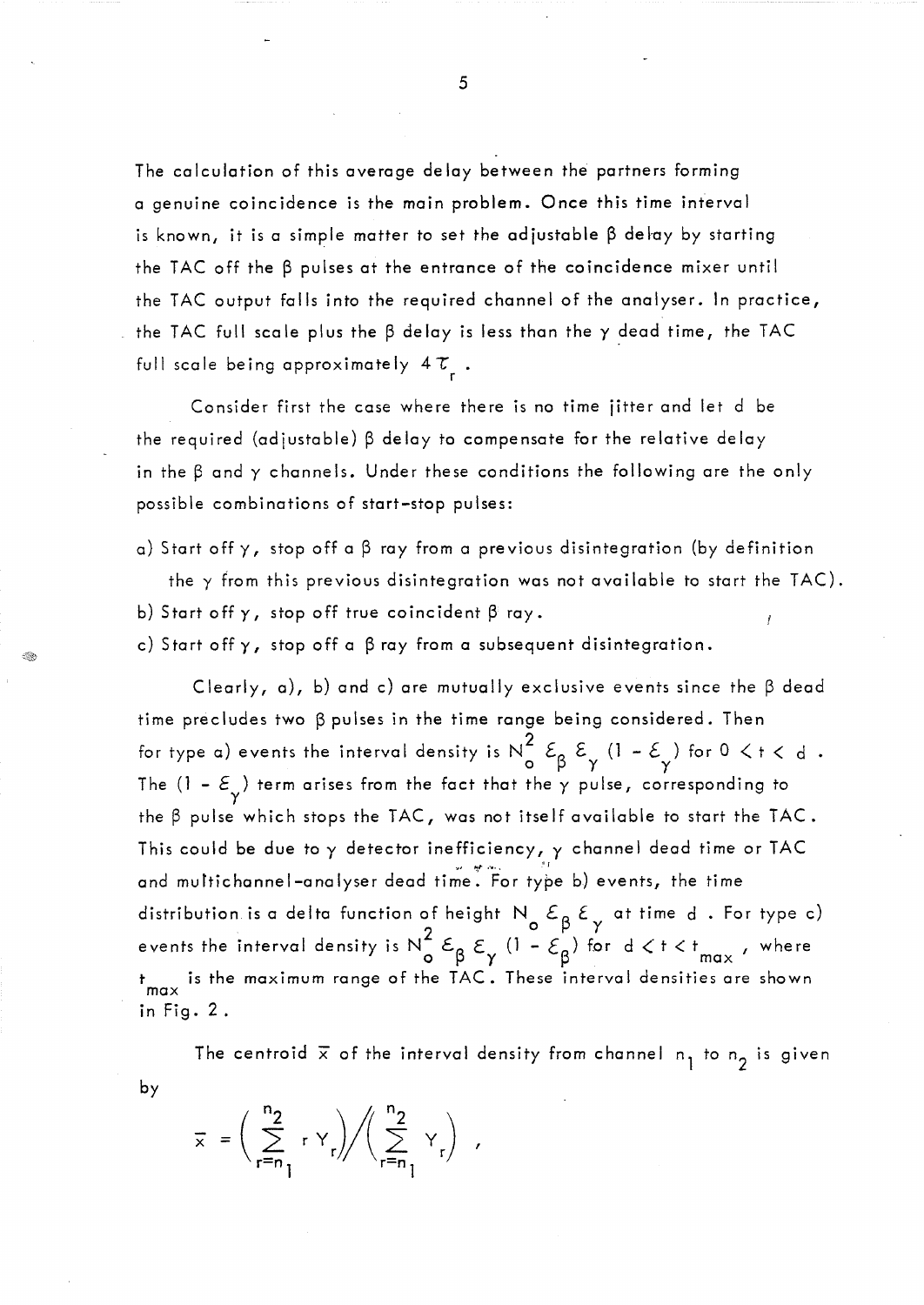where Y is the contents of the r<sup>th</sup> analyser channel. The problem now is to find the relationship between  $\bar{x}$  and the centroid d of the interval density b) (including time jitter).



 $\sim \infty$ i

Figure 2 - The three possible probability densities for the time intervals between  $\gamma$  and  $\beta$  pulses as determined by the equipment of Fig. 1 (without time jitter). The start is always off a  $\gamma$  ray, whereas the stop is  $a)$  off a  $\beta$  ray from a previous decay event, b) off a true coincident  $\beta$  ray,

c) off a  $\beta$  ray from a subsequent decay event.

For the density a) let the centroid from channel  $n_1$  be at d -  $x_1$ and  $W_1$  be the total counts in this region. For b) let the centroid be at d with  $W_2$  counts and for c) at  $d + x_2$  with  $W_3$  counts. Then

$$
\overline{x} = \frac{W_1 (d - x_1) + W_2 d + W_3 (d + x_2)}{W_1 + W_2 + W_3}
$$

R

$$
= d + \frac{W_3 \times_2 - W_1 \times_1}{W_1 + W_2 + W_3} = d + \Delta.
$$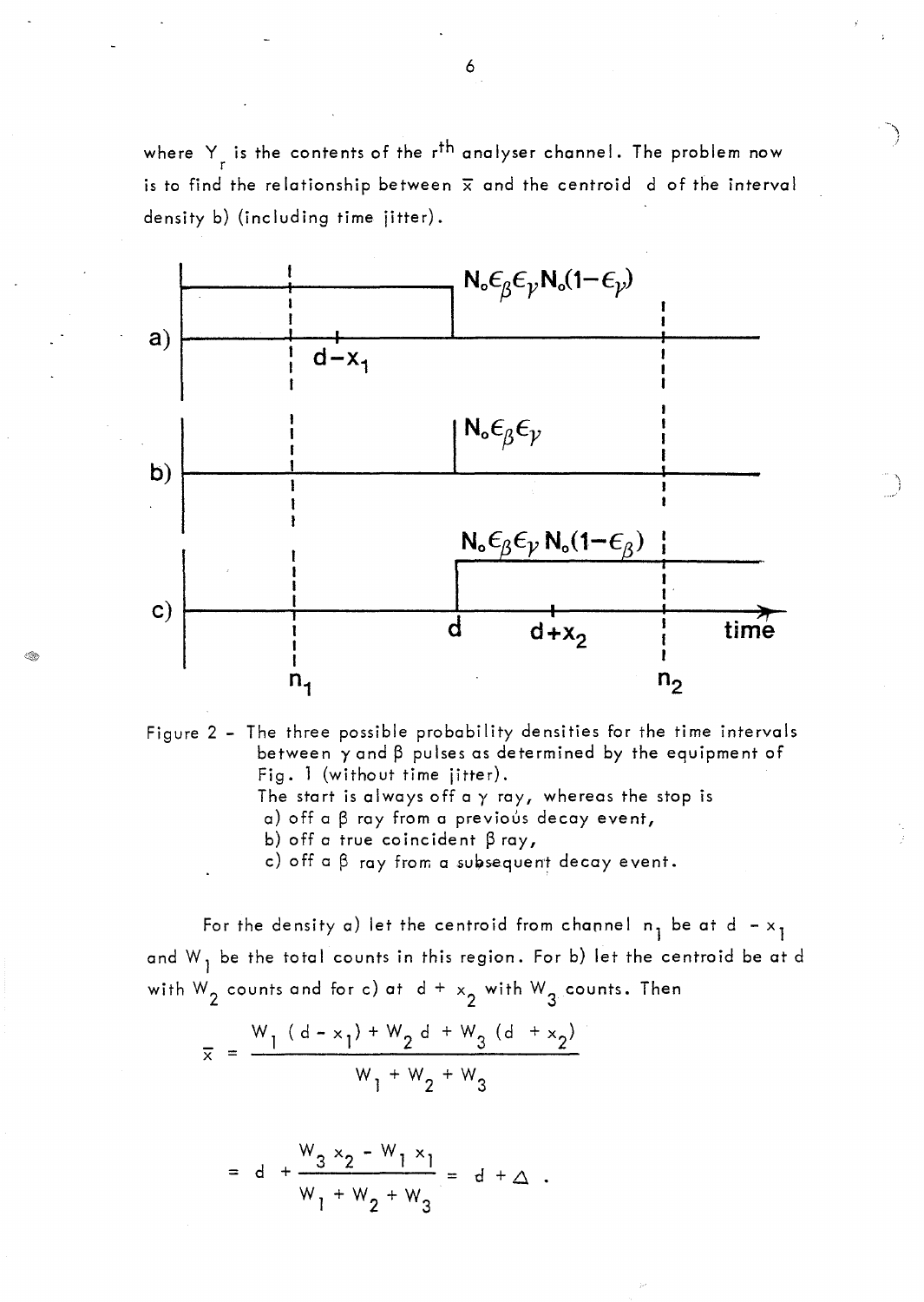In practice  $W_2 \gg W_1$  or  $W_3$  , and the height of density c) is much greater thon that of a}. Hence

$$
\Delta \approx \frac{W_3}{W_2} \cdot x_2 = 2 (1 - \mathcal{E}_{\beta}) N_0 x_2^2.
$$

It is difficult to allow exactly for the effect of time jitter on the above estimate of  $\Delta$ , but it is clear that it should reduce its value, since some counts of the distribution c} will come below the channel d and hence reduce the value of  $\mathsf{x}_2$  .

As it is usual to determine the mean channel by summing over just those channels contributing to the genuine coincidence distribution,  $\left.\times_2\right.$  is approximately  $\tau/4$ , where  $\tau$  is the width of the coincidence distribution. Thus

$$
\Delta \approx \frac{N_o \tau^2}{8}
$$

For N<sub>o</sub> = 10<sup>5</sup> Bq and  $\tau$  = 0.8  $\mu$ s, one gets  $\Delta \approx 10$  ns, which would introduce about 0.1% error at this value of  $\aleph_{\sf o}.$ 

The value of  $\Delta$  depends on the source disintegration rate and hence the mean channel should vary with disintegration rate if  $\Delta$  is significant. At NPL it was found that the position of the mean channel, obtained from the genuine coincidence distribution, does not change by more than 5 ns from  $\beta$  count rates between 10<sup>4</sup> and  $10^5$  s  $^{-1}$  ...;

3.2. Effect of genuine out-of-window  $\gamma$  events in the  $\gamma$ -channel chain

a) Resolving time correction (Campion formula  $\lceil 2 \rceil$ )

In deriving this correction it is usual to assume that all  $\beta$  pulses not accompanied by an in-window y event are available for producing an accidental coincidence. However, some of these  $\beta$  pulses are accompanied by out-of-window  $\gamma$  events and since the  $\gamma$  channel is then  $dead$ , these  $\beta$  pulses cannot contribute to the accidental coincidences.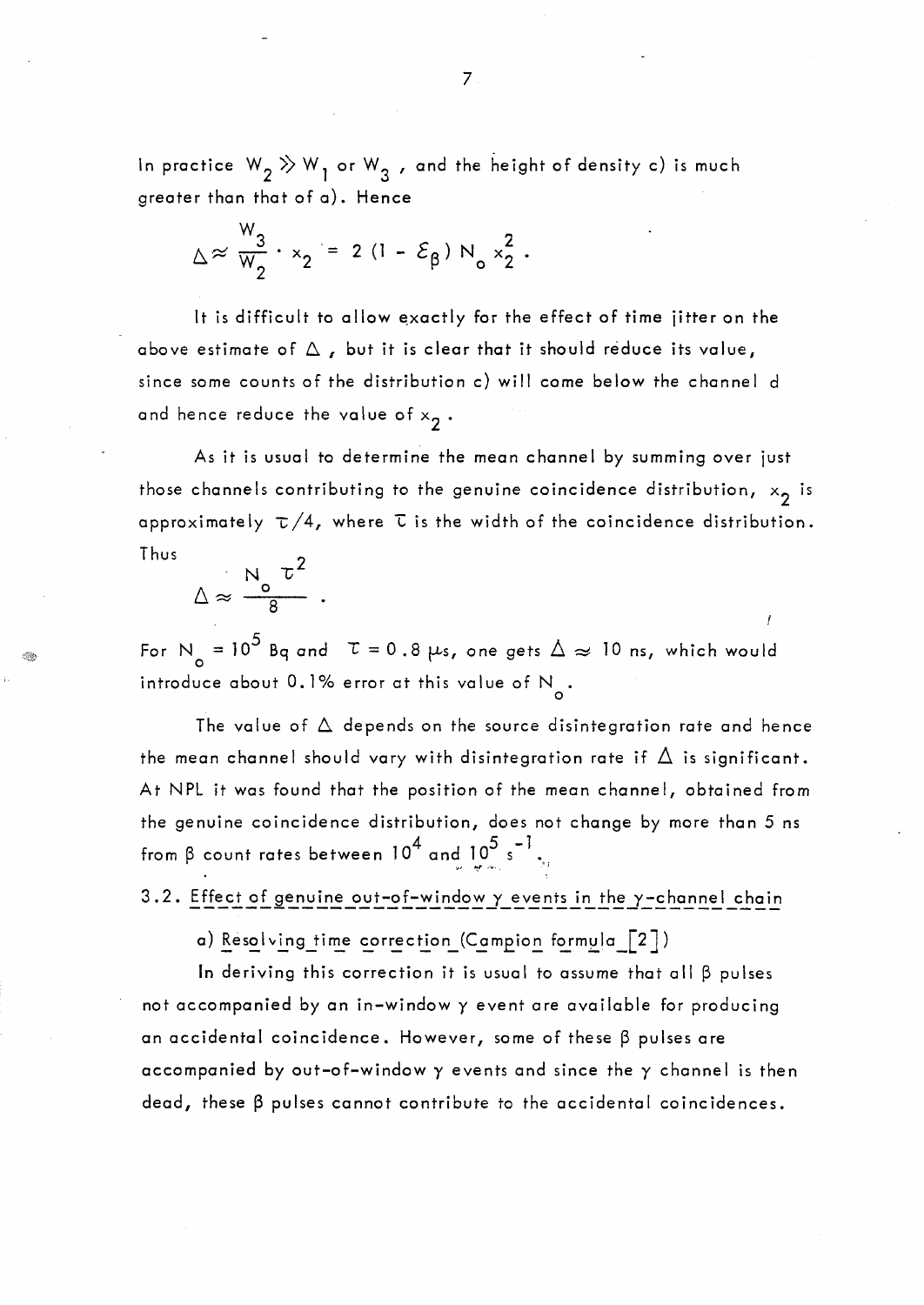The rate of  $\beta$  pulses without a genuine  $\gamma$  event (in- or out-of-window) is  $N_{\beta}^1$  -  $N_{\rm cT}$ , where  $N_{\beta}^1$  is the observed  $\beta$  rate and  $N_{\rm cT}^1$  is the true coincidence rate between  $\beta$  events and in-window and out-of-window  $\gamma$  events.

The accidental coincidence rate produced by these pulses is  $(N_\beta^* - N_{cT}) \tau_r N_\gamma^*$ , where  $N_\gamma^*$  is the observed in-window  $\gamma$  rate.

For unaccompanied  $\gamma$ 's the accidental rate is  $(N'_{\gamma_1} - N_{c1}) \bar{v}_r N'_{\beta}$ , where  $N_{c1}$  is the true in-window coincidence rate. Thus

$$
N_{cl} = \frac{N_{cl}^{1} - 2 \tau_{r} N_{\beta}^{1} N_{\gamma l}}{1 - \tau_{r} \left[ N_{\beta}^{1} + N_{\gamma l}^{1} \frac{N_{cl}^{1}}{N_{cl}} \right]}
$$

$$
\approx \frac{N_{cl}^{1} - 2 \tau_{r} N_{\beta}^{1} N_{\gamma l}^{1}}{1 - \tau_{r} (N_{\beta}^{1} + N_{\gamma l}^{1})},
$$

since

 $i.e.$ 

$$
N_{\gamma l} \frac{N_{cI}}{N_{cl}} \approx N_{\gamma I}.
$$

where  $N'_{\gamma T}$  is the observed in-window plus out-of-window  $\gamma$  rate and  $N_{c}^{1}$  is the observed coincidence rate.

b) Dead-time corrections  $-\gamma$  channel

 $N_{\gamma} = N_{\gamma}^+ + N_{\gamma}^- \times$  (fraction of time that  $\gamma$  channel is dead),

$$
N_{\gamma l} = \frac{N_{\gamma l}^{l}}{1 - N_{\gamma l}^{l} \tau_{\gamma l} - N_{\gamma o}^{l} \tau_{\gamma o}} = \frac{N_{\gamma l}^{l}}{1 - N_{\gamma l}^{l} \tau_{\gamma e f f}}
$$

where  $\tau_{\gamma l}$  = in-window dead time,<br>  $\tau_{\gamma o}$  = out-of-window dead time,<br>  $\tau_{\gamma o}$  =  $\frac{N_{l}^{l} \tau_{\gamma l} + N_{l}^{l} \tau_{\gamma o}}{N_{\gamma l}^{l}}$ .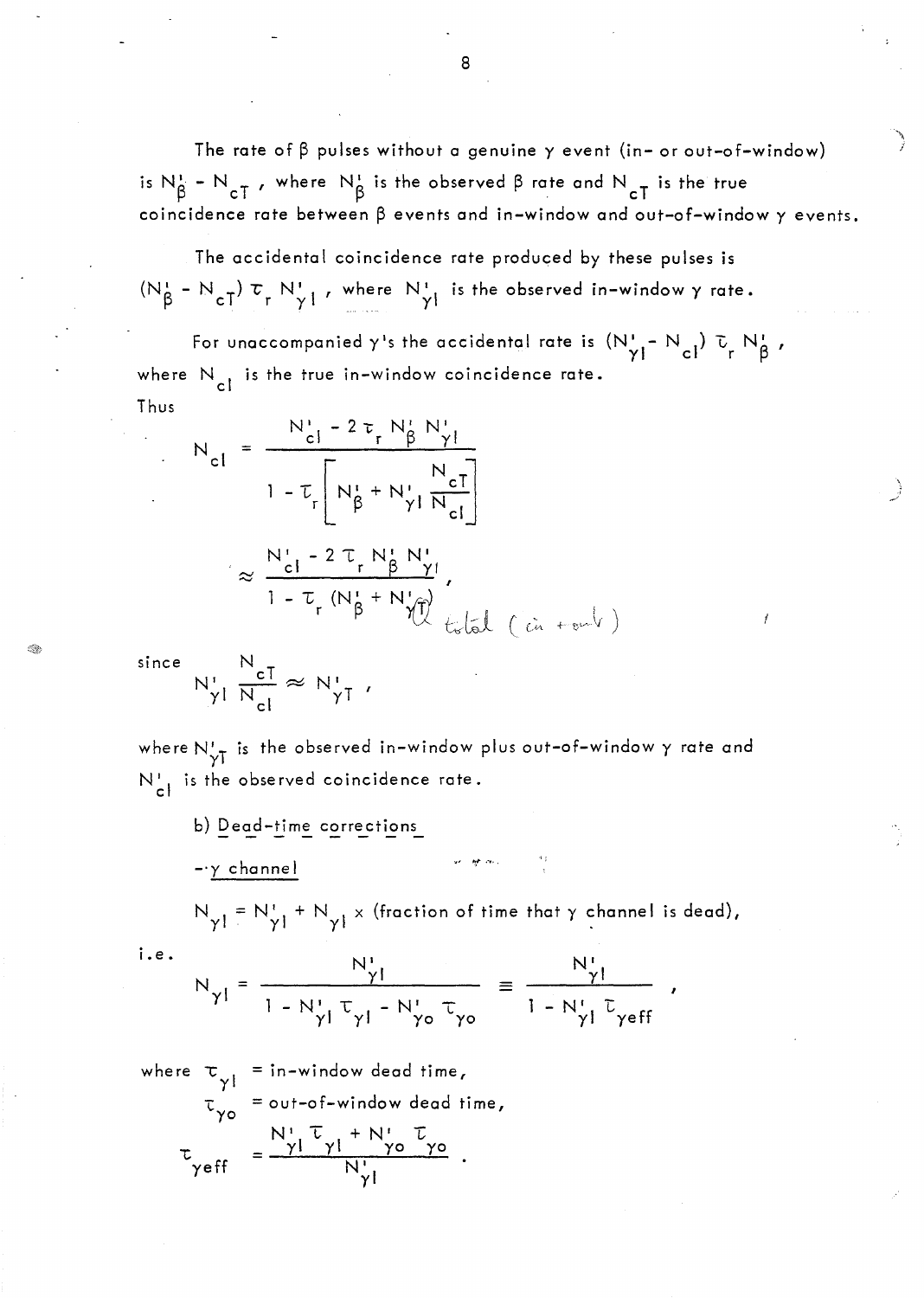#### - Coincidence channel

 $N_{cl} = N_{cl}^1 + N_{cl} \times$  (fraction of time that either the  $\beta$  or  $\gamma$  channel is dead). Neglecting the effect of overlapping  $\beta$  and  $\gamma$  dead times from non-coincident events, there are five types of events to be considered:

| Type                                | Rate                                   | Time coincidence<br>channel dead     |
|-------------------------------------|----------------------------------------|--------------------------------------|
| $\beta$ , no $\gamma$               | $N_{\beta}^{\prime} - N_{cT}^{\prime}$ | $\tau_{\rm B}$                       |
| $\beta$ , $\gamma$ in-window        | $N_{cl}$                               | max $(\tau_{\beta}, \tau_{\gamma})$  |
| $\beta$ , $\gamma$ out-of-window    | $N_{\rm co}^{\rm b}$                   | $max(\tau_{\beta}, \tau_{\gamma o})$ |
| no $\beta$ , $\gamma$ in-window     | $N'_{\gamma}$ - $N'_{cl}$              | $\tau_{\rm yI}$                      |
| no $\beta$ , $\gamma$ out-of-window | $N'_{\gamma o} - N'_{co}$              | $\tau_{\gamma o}$                    |

Hence

$$
N_{cl}^{i} = N_{cl} \left[ 1 - N_{\beta}^{i} \tau_{\beta} - N_{\gamma l}^{i} \tau_{\gamma l} - N_{\gamma o}^{i} \tau_{\gamma o} + N_{cl}^{i} \tau_{cl} + N_{co}^{i} \tau_{co}^{i} \right]
$$
  
=  $N_{cl} \left[ 1 - N_{\beta}^{i} \tau_{\beta} - N_{\gamma l}^{i} \tau_{\gamma e f f} + N_{cl}^{i} \tau_{cl} + N_{co}^{i} \tau_{co} \right]$ ,

where

$$
\tau_{cl} = \min (\tau_{\beta}, \tau_{\gamma l})
$$

and

$$
\tau_{\text{co}} = \min (\tau_{\beta}, \tau_{\gamma \circ}).
$$

Thus the final formula becomes

$$
\frac{N_{\beta}N_{\gamma l}}{N_{cl}} = \frac{N_{\beta}^{T}N_{\gamma l}^{T}\left[1-\tau_{r}\left(N_{\beta}^{T}+N_{\gamma T}^{T}\right)\right]\left[1-N_{\beta}^{T}\tau_{\beta}-N_{\gamma l}^{T}\tau_{\gamma e f f}+N_{cl}^{T}\tau_{e}+N_{c0}^{T}\tau_{\omega e}\right]}{\left(N_{cl}^{T}-2\tau_{r}N_{\beta}^{T}N_{\gamma l}^{T}\right)\left(1-N_{\beta}^{T}\tau_{\beta}\right)\left(1-N_{\gamma l}^{T}\tau_{\gamma e f f}\right)}
$$

# 3.3. Effect of random summing in y channel

Events can be lost from the  $\gamma$  window by being lifted out of the window by the arrival of a second in-window event or out-of-window event of sufficient amplitude within some time  $\tau_{\chi}$ , where  $\tau_{\chi}$  depends on the pulse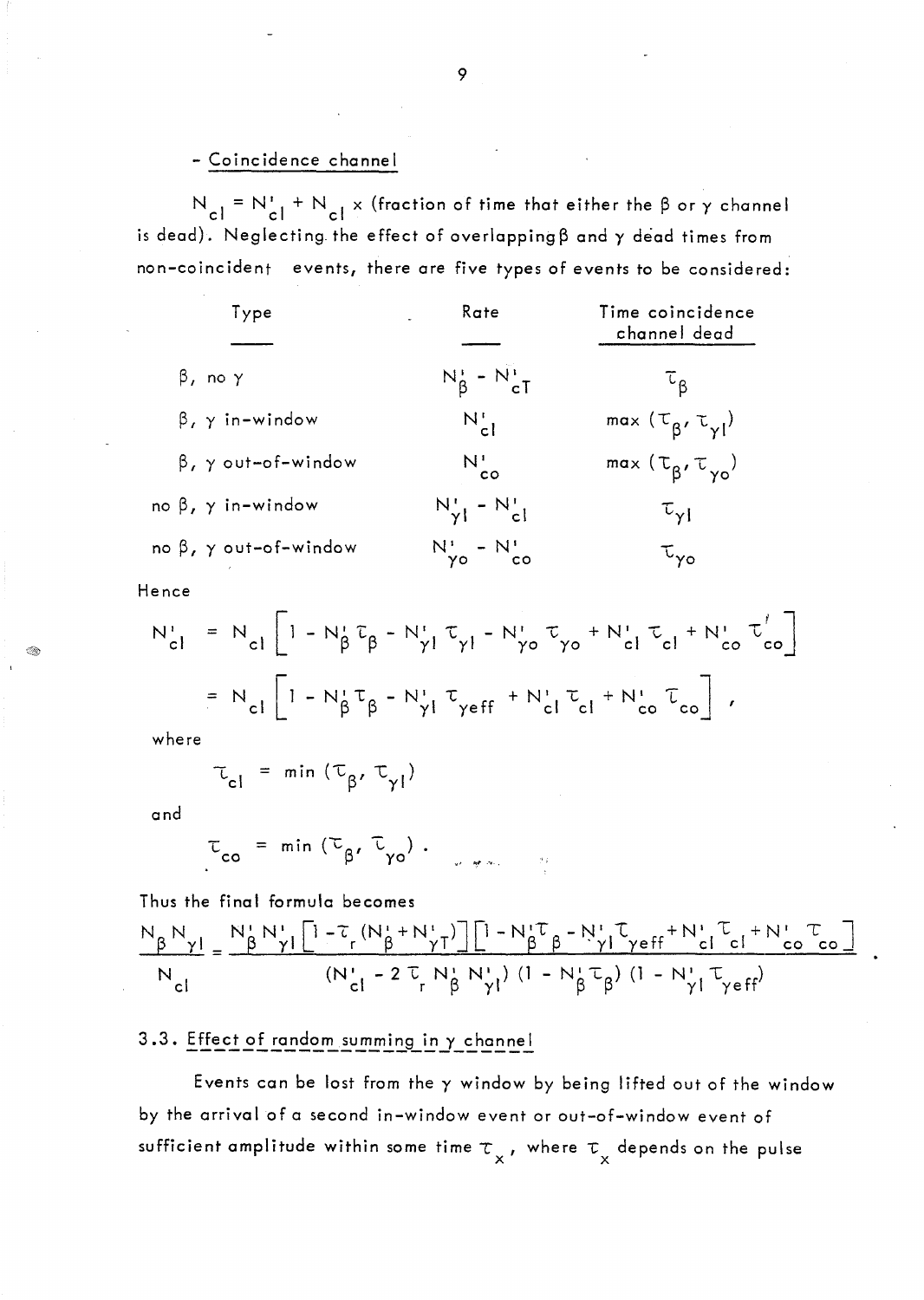shape and size and also on the mode of operation of the single channel analyser. Extra in-window events can be observed due to the random summation of y pulses of amplitude less than the window threshold.

A full calculation of these effects would be very difficult to perform, since they depend on the spectrum shape and on a knowledge of the value of  $\tau_{_{\mathsf{X}}}$  as a function of pulse amplitude. However, like normal dead–time losses, the losses due to these effects are proportional to the square of the disintegration rate and can therefore be corrected for, to first order, by adding an extra term to the y dead-time correction, i.e.

$$
N_{\gamma l} = \frac{N_{\gamma l}^{i}}{1 - N_{\gamma l}^{i} (\tau_{\gamma eff} + \tau^{i})} ,
$$

where  $\tau'$  is a constant for a particular  $\gamma$  window setting and a particular nuclide.

The two–source method of measuring the dead time gives the value  $\rq$ of  $\tau_{\gamma eff}$  +  $\tau'$ , and application of this method gave a value of  $\approx$  2  $\mu s$ for  $\tau'$  for the equipment used at NPL. This extra term  $\tau'$  is also added to the value of  $\tau_{\gamma \text{eff}}$  in the coincidence-channel dead time and hence the effect of including the term is to alter N by  $(1 - N^{\mu}_{\beta} \tau_{\beta} N^{\mu}_{\gamma} T^{\nu}).$ Hence for  $N_{o}\approx 10^{3}$  Bq,  $\mathcal{E}_{\beta}=0.9$ ,  $\mathcal{E}_{\gamma}=0.1$ ,  $\mathcal{L}_{\beta}=1.5 \mu s$ ,  $\tau'=2 \mu s$ , applying this correction for  $\tau'$  reduces  $\aleph_{\text{o}}$  by 0.3%.

# 3.4. Discrepancies at high count rates

As was pointed out in the introduction, ail the sources were prepared from the same stock solution and hence their relative activities are known to within the precision of the source preparation procedure. For sources with activities higher than about 40 kBq the relative activities were determined at NPL to a precision better than 0.1% using an ionisation chamber, and these values were confirmed by y-spectrometry measurement at LMRI. From these measurements a 'best estimate' of the activity for each source was obtained.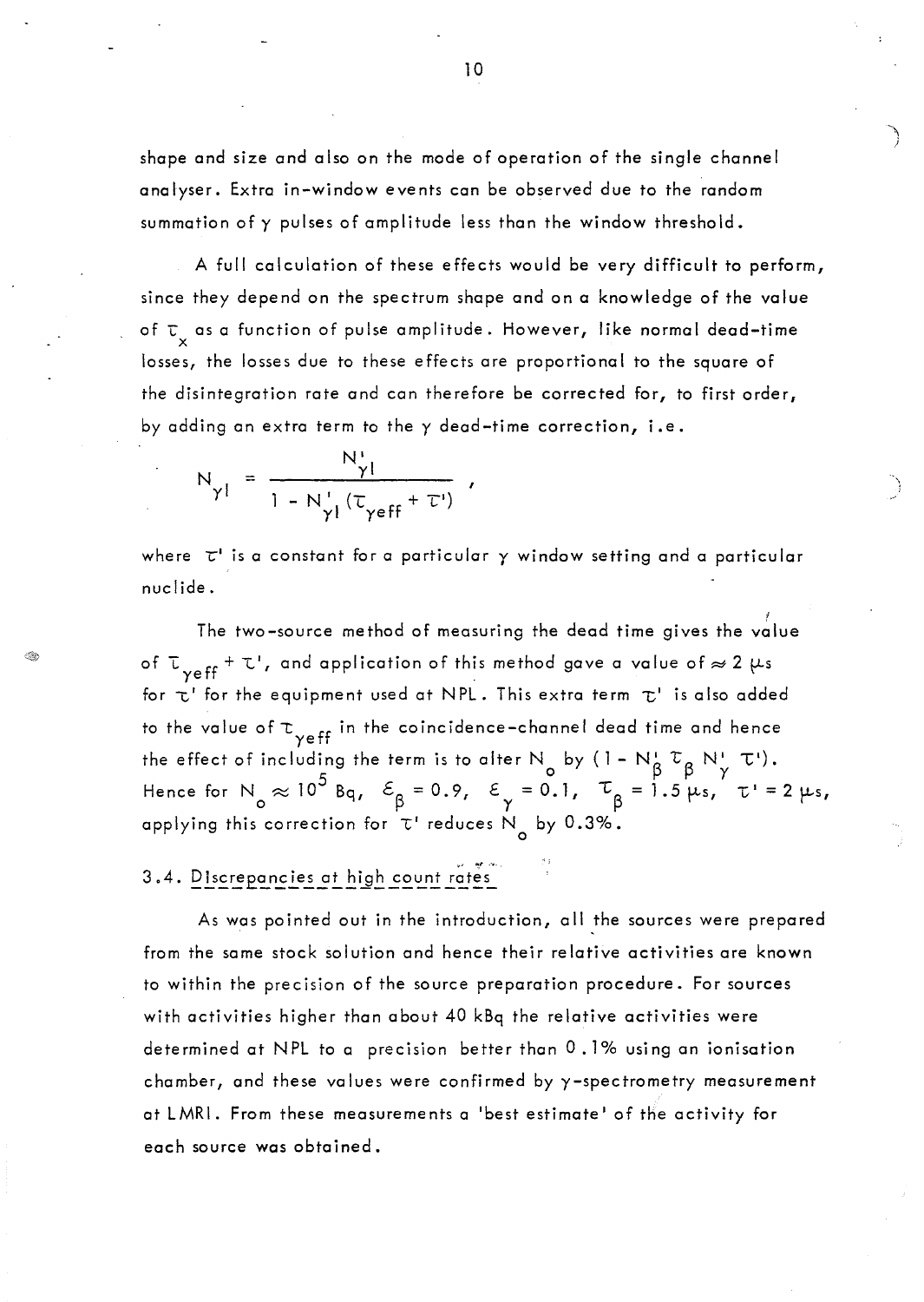Since the measurements of the sources were performed over a period of about two years, the Cox and Isham correction factor applied to any measurement was calculated for the disintegration rate at the time of measurement and not at the reference time.

It will be seen that in all cases the results obtained by the participants show a systematic trend with count rate which is unlikely to be due to the normalisation procedure, particularly as in 011 cases the largest discrepancies occur in the region where it is possible to have the greatest confidence in the relative activity measurements. The use of the Cox and Isham formula  $\lceil 1 \rceil$  in nearly all cases gives a significant reduction in the discrepancy at high count rates. Since simulation calculations in 011 cases confirmed the Cox and Isham formula, it is safe to assume that the residual discrepancies ore due to the non-ideal behaviour of the coincidence equipment used and some possible reasons for this ore discussed in the next section.

#### 4. Some remarks on the influence of pile-up effects (by J.-J. Gostely)

The results obtained at IER using the Campion formula  $\lceil 2 \rceil$  showed (Fig. 3) that quite a good estimate of the activity could be obtained with the usual operating conditions of dead time  $(2.201 \mu s)$  in the  $\beta$  channel and 2.196  $\mu$ s in the y channel) and resolving time (0.775  $\mu$ s). However, this agreement is fortuitous and is not obtained when other values of the counting parameters are used. an an Sil

When the Cox and Isham formula  $\lceil 1 \rceil$  became available, the results were re-calculated. The values obtained (Fig. 3) confirmed the NPL simulations and showed a clear and increasing systematic deviation with increasing activity. Since it is clear that the Cox and Isham derivation is correct, this deviation must arise from a significant difference between the mathematical model used and the 1ER equipment.

The model used by Cox and Isham assumes that in each counting channel the Poisson process is perturbed by a constant non-cumulative dead time. However, this is not so for the 1ER equipment. There exists an intermediate state between the original Poisson process and the state where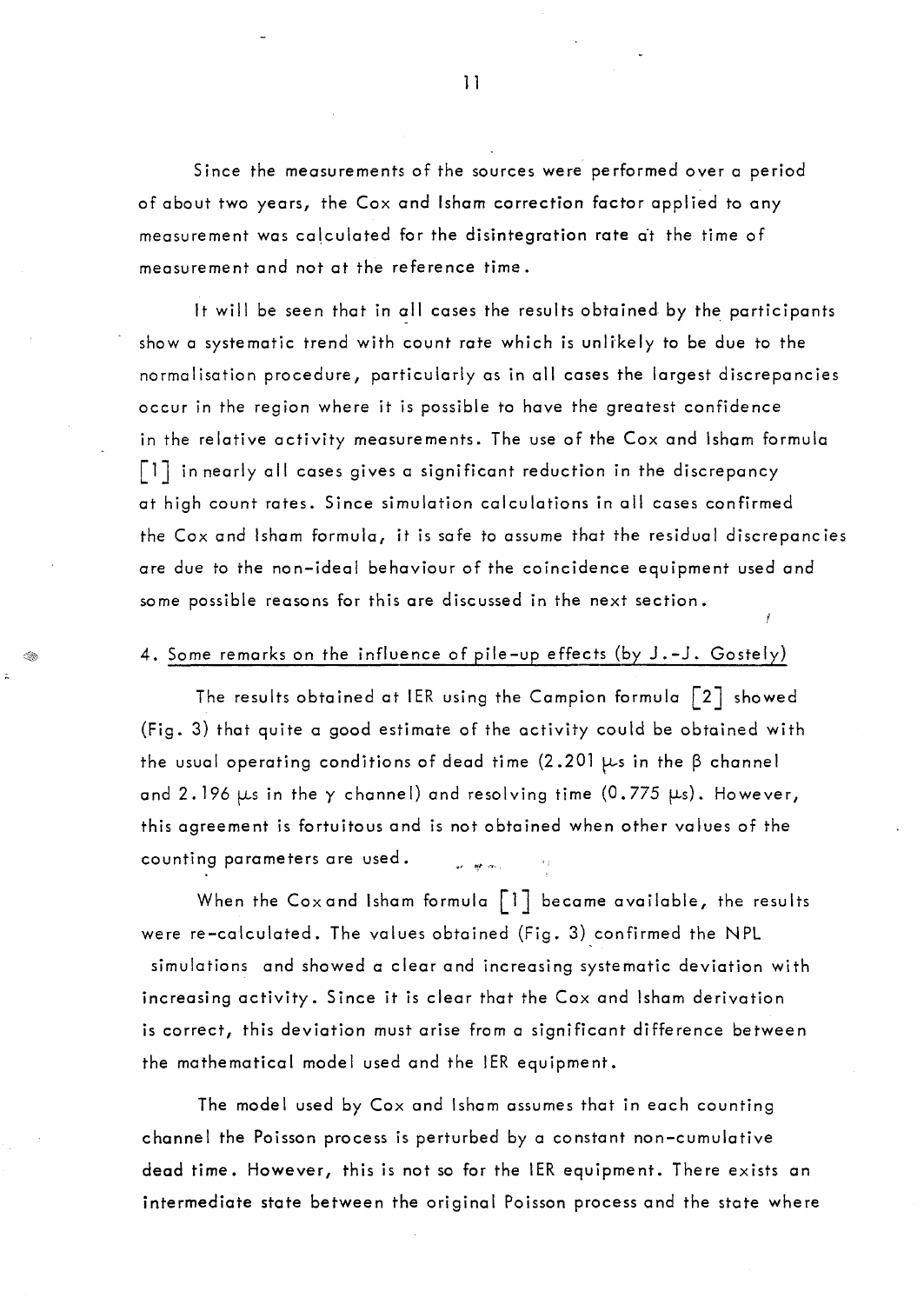

the mean and its standard deviation of four sets of sources from NPL measured at IER.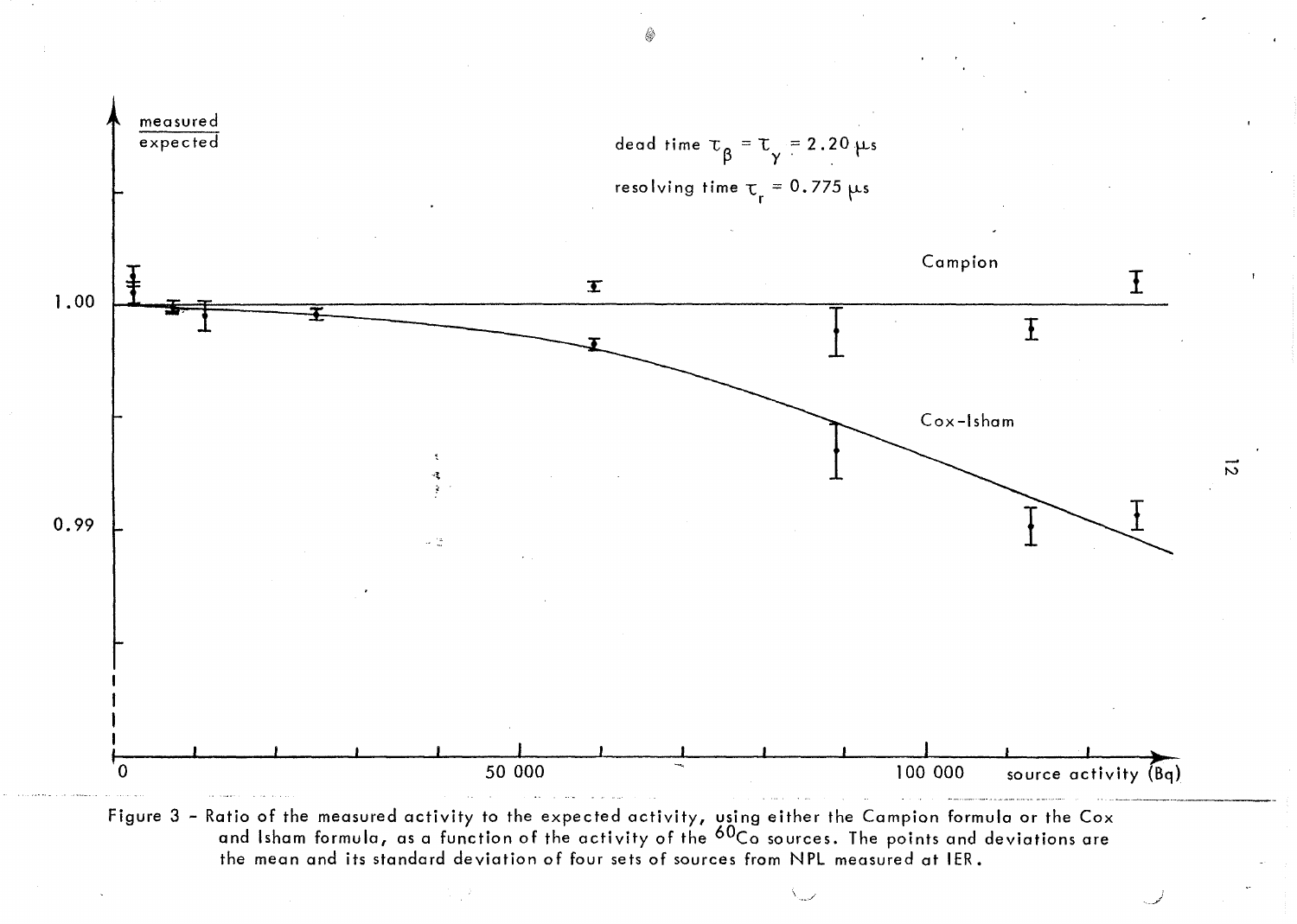the perturbation by the dead time occurs. (lt seems that the proportional counter has a negligible dead time). The effect of this intermediate state is illustrated in Fig. 4, where the signal shapes at the input and output of a double-delay-line amplifier ore shown (Fig. 40). When two events fall within an interval smaller than the shaping time constant, pile up occurs. In the situation shown in Fig. 4b, the output signal from a zerocrossing timing discriminator will produce a logical output related to the second event. Unfortunately, however, such cases where the behaviour of the equipment is obviously different From the mathematical model occur frequently at high count rates. For a detection rate of 10<sup>5</sup> s<sup>-1</sup> the probability of having intervals smaller than  $1 \mu s$  is about  $10\%$ .

Figure 5 shows the results of the measurements of a 102 kBq source for different settings of the resolving time. An inflexion point occurs for a resolving time close to 1  $\mu s$ , irrespective of the formula and the dead time used. The Campion formula gives a good agreement (Fig. 5a) only for a resolving time of 0.8  $\mu$ s and a dead time of 2.20  $\mu$ s. These are the conditions which were used for the intercomparison. For a different dead time (Fig. 5b), the resolving time which leads to a satisfactory agreement is also different, and this indicates that the agreement may be due to a fortuitous compensation of the shortcomings in the equipment by those of the Campion formula. Initially the Cox and Isham formula gives good agreement, irrespective of the dead time, for a relatively large range of resolving time beginning at  $l + Ls$ .

The results of an experiment in which a source of 111 kBq was measured with increasing dead times are shown on Fig. 6 and confirm the correctness of the new formula. The losses due to the non-cumulative dead time reach 75% in the beta channel for the maximum dead time value of 29.2  $\mu$ s. The systematic deviation of about 1% is due to the pile-up effect or, in other words, to the inadequate resolving time used in this equipment.

원소.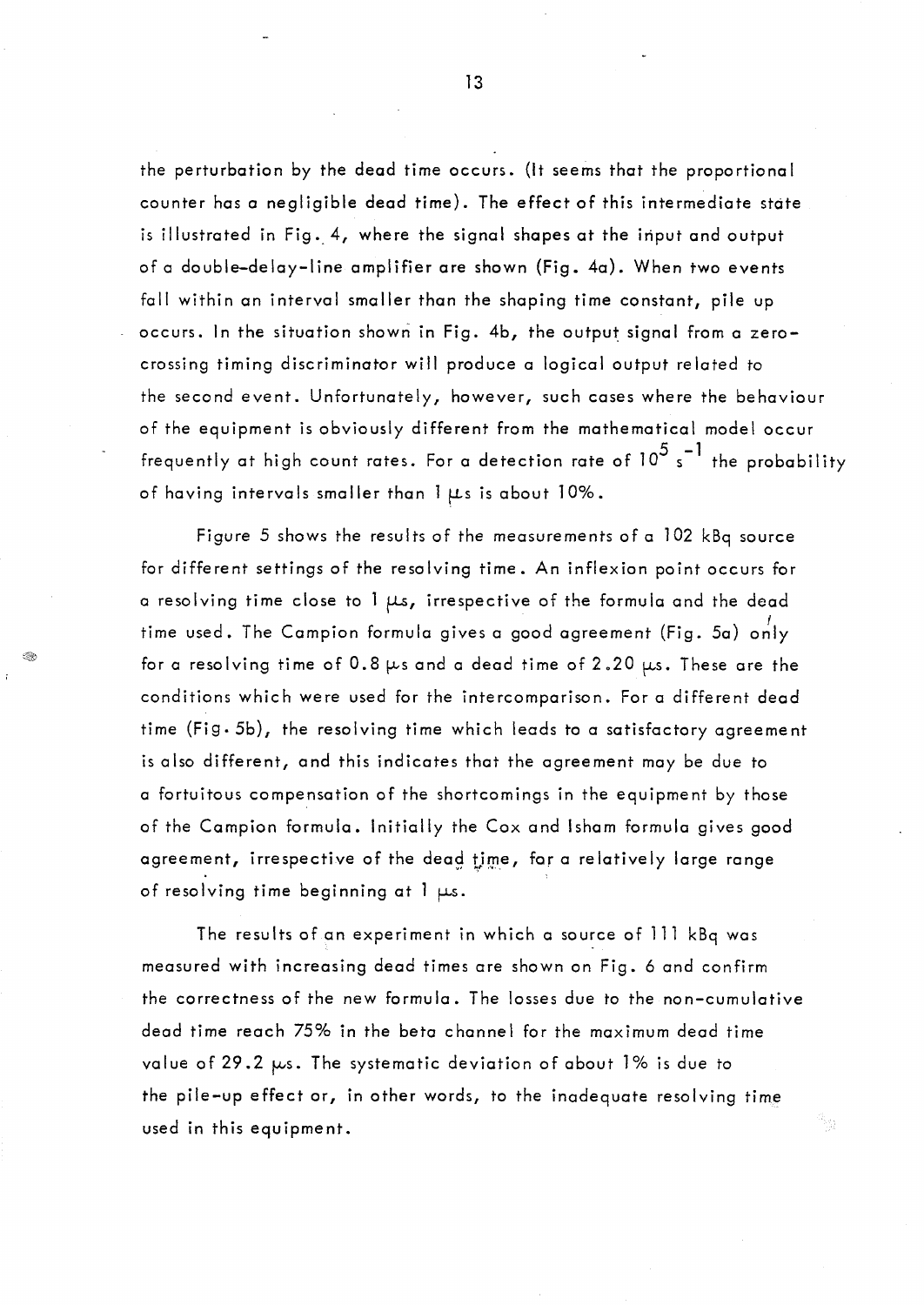

Figure  $4 - a$ ) Upper part: output signal from the  $4\pi$  proportional counter preamplifier; simulated with a pulser. Lower part: output signal of double delay line amplifier with shaping constant of about  $1 ~\mu s$ .

> b) Upper part: output signal of the preamplifier for two simulated events in an interval less than  $1 \mu s$ . Lower part: corresponding signal at the output of amplifier.

14

0.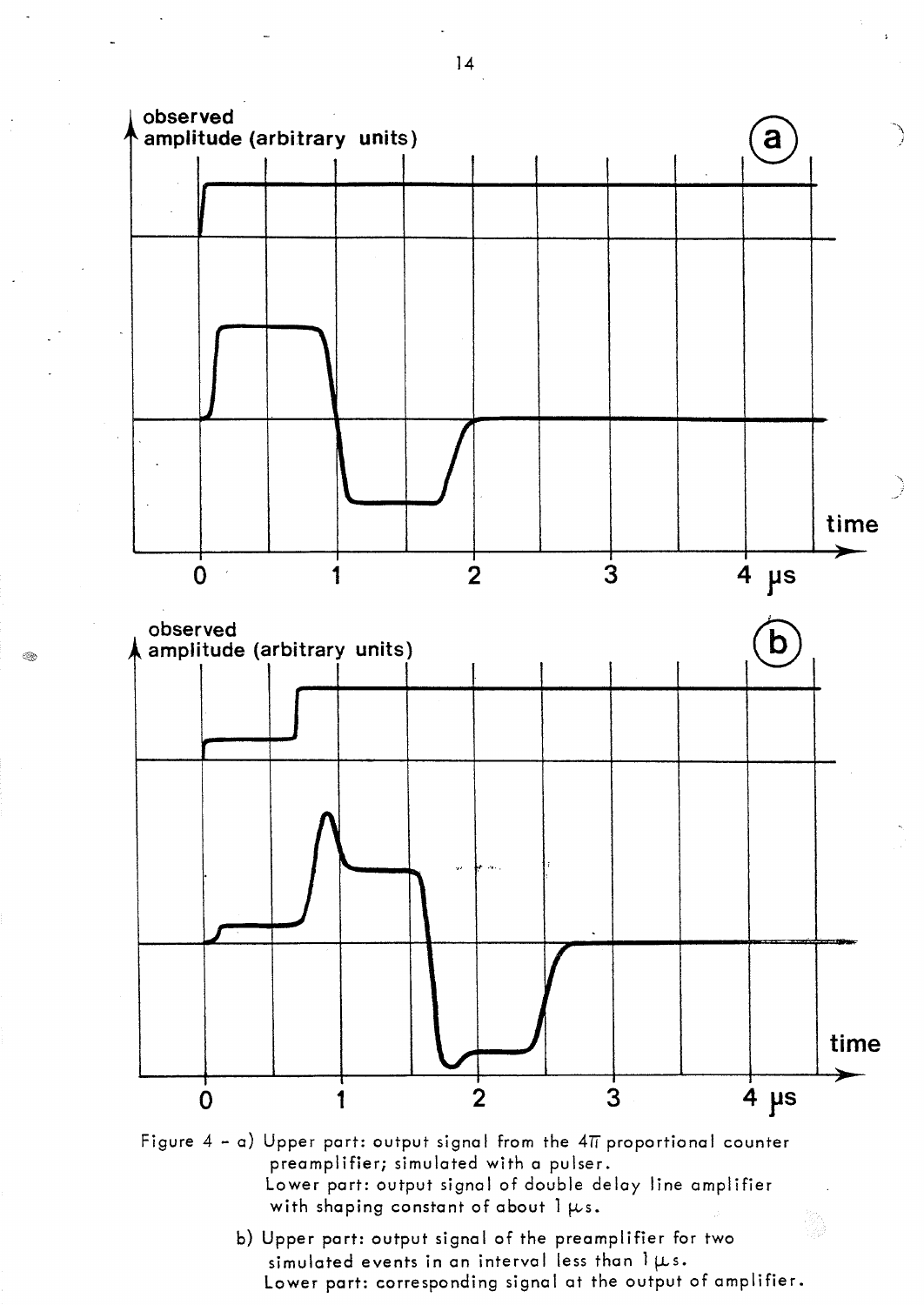

 $\mathbf{r}$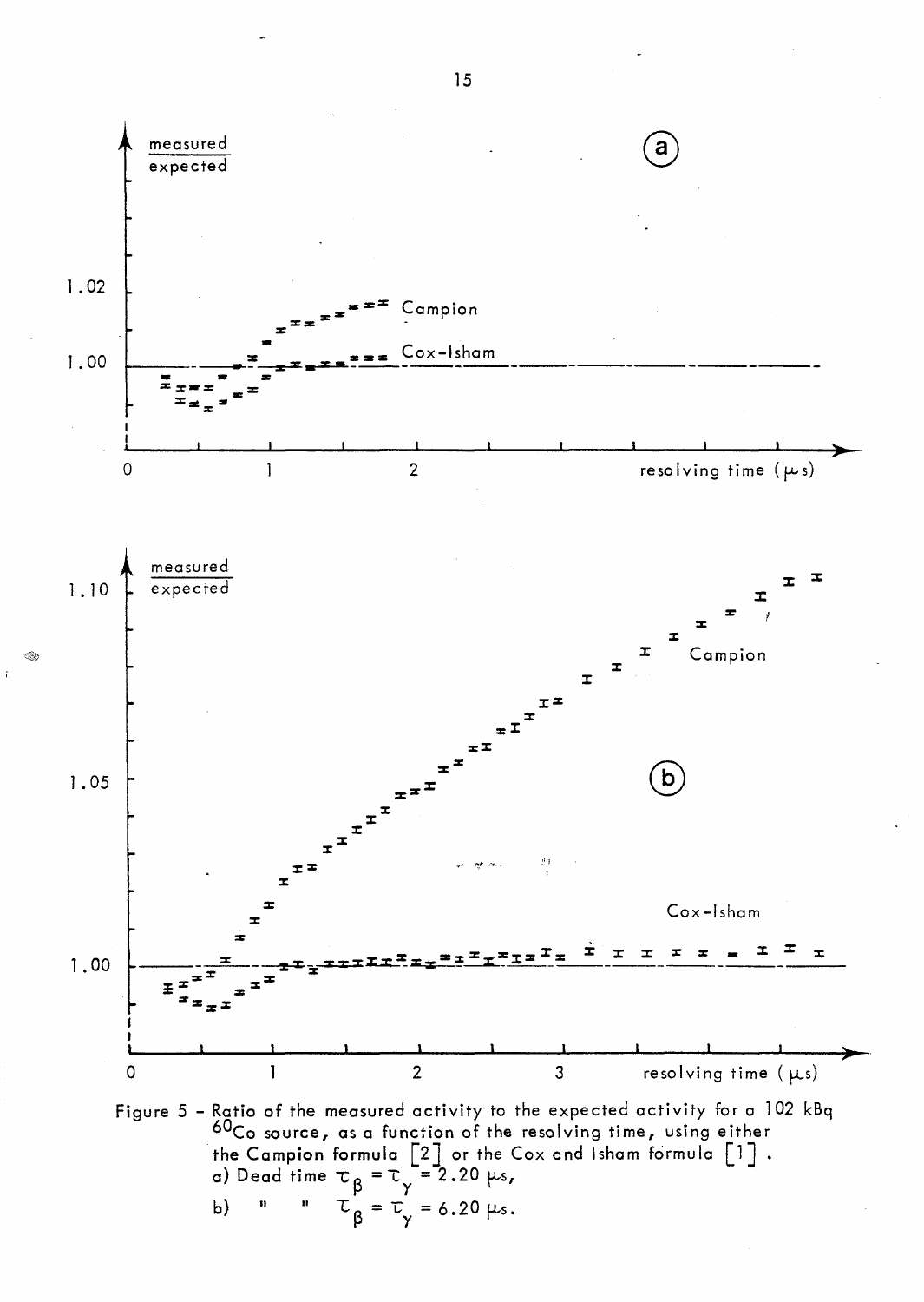

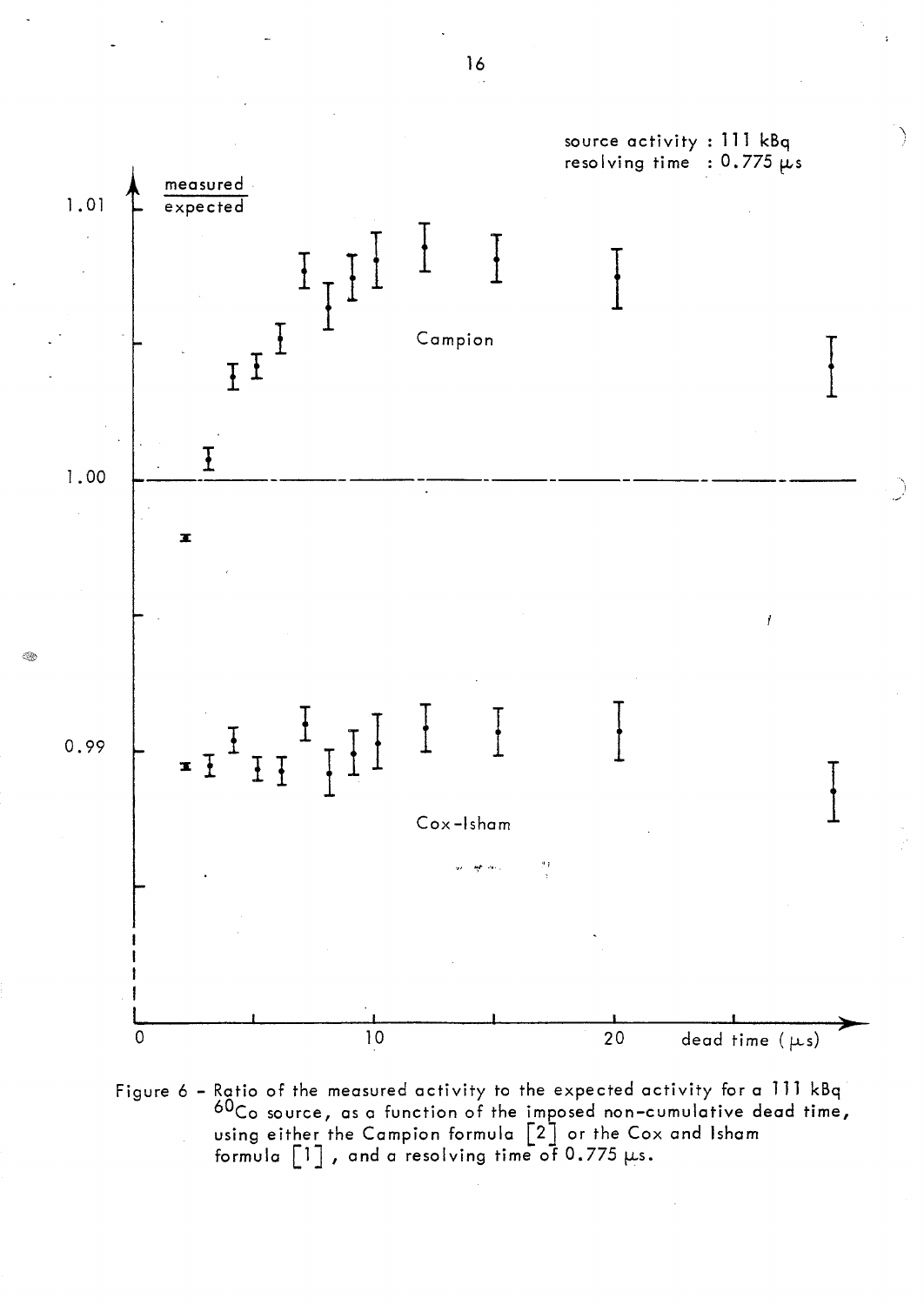We have attempted to describe to a first approximation the timing distortions resulting from this pile-up effect and to include them, if possible, in the derivation of the true coincidence rafe. However, this appears to be difficult because the five terms, the sum of which is equal to the observed coincidence rate in  $\lceil 1 \rceil$ , become fifteen in the derivation taking into account the pile-up effect.

Another way would be to improve the instrumentation. Therefore, in the future additional effects like pile up, time jitter and the Gandy effect  $\lceil 3 \rceil$  will have to be taken into account.

# 5. Areas requiring further investigation (*justical by* Smith

The effect of time jitter and non-zero mean delay is not treated in  $\lceil 1 \rceil$  and further work is required\* to obtain even a good estimate of these effects. A parameter  $p_{12}$  is defined in  $\begin{bmatrix} 1 \end{bmatrix}$  which is the probability that both channels are live. In the case of zero time jitter this would be a simple parameter to measure experimentally, but clearly time jitter affects the overlap dead time for the coincidence events. Thus the experimental value of p<sub>12</sub> will be different from the theoretical value. However, it is yet to be determined which gives a better description of the real situation for determining the count rate correction.

The correction for the dead time introduced by out-of-channel events, for the case where all gamma events'are subjected to the same dead time, con be dealt with by a simple extension to the Cox and Isham approach  $\begin{bmatrix} 5 \end{bmatrix}$ , but the case where the out-of-channel events have<br>a different dead time has not yet been solved. Neither has it been possible to include the effects due to summing in an exact manner. In the case of the NPL results, the value of  $\tau_{\gamma}^{-}$  used was determined using a variant of the two-source method and hence at least contains some compensation for summing.

\* For the case of an extended dead time, see  $\left[\begin{smallmatrix} 4 \end{smallmatrix}\right]$  .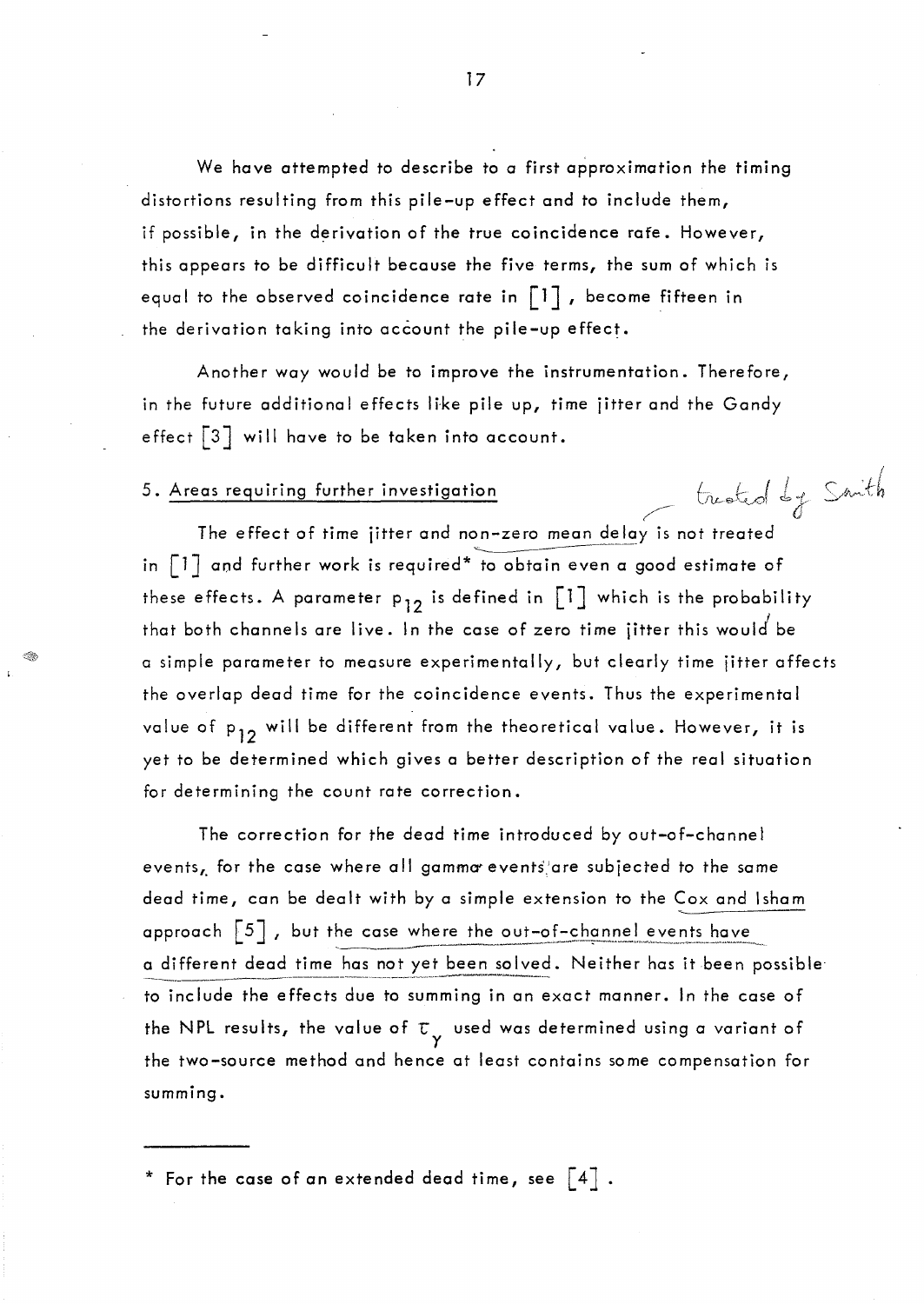For most of the results the ratios of observed/expected values using the Cox and Isham formula show an approximately linear relationship with count rate and it is interesting to speculate that the discrepancy between the observed and expected values is due to errors in either the mean  $\beta-\gamma$  delay  $\delta$  , or in the values of  $\tau$ ,  $\tau_{\beta}$  or  $\tau_{\gamma}$  . Table gives the values of  $\grave{\phi}$  required to account for the observed discrepancies. Alternatively,  $\tau_{_{\rm r}}$  would have to be in error by about the same amount, or  $\tau_{\beta}$  or  $\tau_{\gamma}$  in error by approximately ten times as much.

|             | Laboratory<br>and measurement conditions |                                         |
|-------------|------------------------------------------|-----------------------------------------|
| <b>AECL</b> | (A)<br>(B)<br>(C)<br>(D)                 | $\overline{c}$<br>$-4$<br>$-9$<br>$-31$ |
| <b>BIPM</b> | (A)<br>(B)                               | 46<br>0                                 |
| LMRI        | (A)<br>(B)<br>(C)<br>(D)<br>(E)          | 117<br>48<br>62<br>50<br>33             |
| <b>NPL</b>  |                                          | 19                                      |
| PTB         | (A)<br>(B)<br>(C)                        | $\frac{1}{2}$<br>30<br>4<br>36          |
| UVVVR       | (A)<br>(B)<br>(C)<br>(D)<br>(E)<br>(F)   | - 4<br>$-8$<br>27<br>1<br>15            |

Such large errors in the values of  $\tau_{\alpha}$ ,  $\tau_{\alpha}$  or  $\tau_{\alpha}$  do not seem reasonable but errors of this size could occur in  $\hat{\delta}$ 

The detectors and electronic circuits used in this intercomparison were practically identical with those described in  $\lceil 5 \rceil$ .

18

 $\overline{\phantom{a}}$ )

. ..-'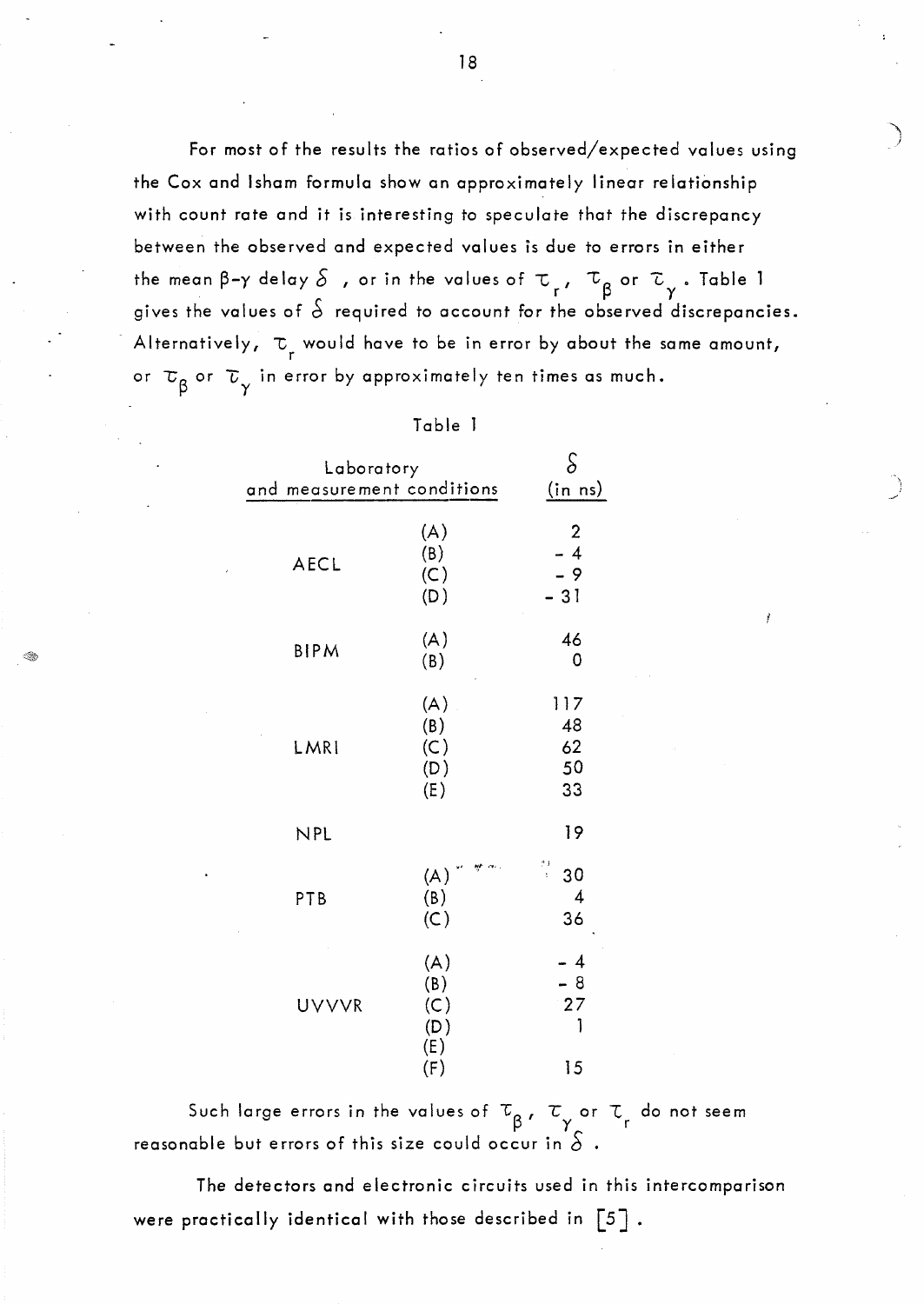#### Formulae

The following equations were used by the participants to evaluate the activity  $N_o$  of the sources. The meaning of the symbols is standard, except for

 $N' = observed count rate,$ 

 $N =$  background corrected count rate.

(A), (B), ... stand for the measurement conditions of the various laboratories.

1. AECL - Gamma-gate setting: 1 035 to 1 580 keV  
\n
$$
N_o = \frac{N_{\beta}N_{\gamma} [2 - N_{\beta}^{i} \tau_{\beta} - N_{\gamma}^{i} \tau_{\gamma} + 2N_{c}^{i} \tau_{c} - 2(N_{\beta}^{i} \theta_{\gamma} + N_{\gamma}^{i} \theta_{\beta}) + 2\delta (N_{\beta}^{i} - N_{\gamma}^{i})]}{[N_{c}^{i} - N_{\beta}^{i} N_{\gamma}^{i} (\theta_{\beta} + \theta_{\gamma})] (2 - N_{\beta}^{i} \tau_{\beta} - N_{\gamma}^{i} \tau_{\gamma})$ see [7], eq. 4\n(A), (B), (C) and (D)  $\epsilon_{\beta} \approx 0.92$ ,  $\epsilon_{\gamma} \approx 0.1$ ;  $2\tau_{r} = \theta_{\beta} + \theta_{\gamma}$
$$

$$
N_{o} = \frac{N_{\beta}N_{\gamma} (1 - N_{\beta}^{*}\tau_{\beta} - N_{\gamma}^{*}\tau_{\gamma} + N_{c}^{*}\tau_{min}) [1 - \tau_{r}(N_{\beta}^{*} + N_{\gamma}^{*})]}{(N_{c}^{*} - 2\tau_{r}N_{\beta}^{*}N_{\gamma}^{*}) (1 - N_{\beta}^{*}\tau_{\beta}) (1 - N_{\gamma}^{*}\tau_{\gamma})}
$$
 see [7], eq. 6

(A) and (B) 
$$
\varepsilon_{\beta} \approx 0.92
$$
,  $\varepsilon_{\gamma} \approx 0.14$ .

3. BIPM - Gamma-gate setting: threshold at 500 keV

$$
N_o = \frac{N_{\beta}N_{\gamma}\left[1-\mathcal{I}_{r}(N_{\beta}^{+}+N_{\gamma}^{+})\right]}{\left[N_{c}-2\mathcal{I}_{r}N_{\beta}^{+}N_{\gamma}^{+}\right](1-\mathcal{I}_{min}^{+}N_{c}^{+})}
$$
 see [2]

(A) and (B)  $\varepsilon_{\beta} \approx 0.91$ ,  $\varepsilon_{\gamma} \approx 0.11$ .

4. IER - Gamma-gate setting: 500 keV

$$
N_0 = \frac{N_{\beta}N_{\gamma}\left[1-\frac{\tau}{r}(N_{\beta}^{\prime}+N_{\gamma}^{\prime})\right]}{\left[N_c-2\tau_{\beta}N_{\beta}^{\prime}N_{\gamma}^{\prime}\right](1-\tau_{\min}N_{\nu}^{\prime})}
$$
  

$$
\epsilon_{\beta} \approx 0.91, \quad \epsilon_{\gamma} \approx 0.09.
$$

GR.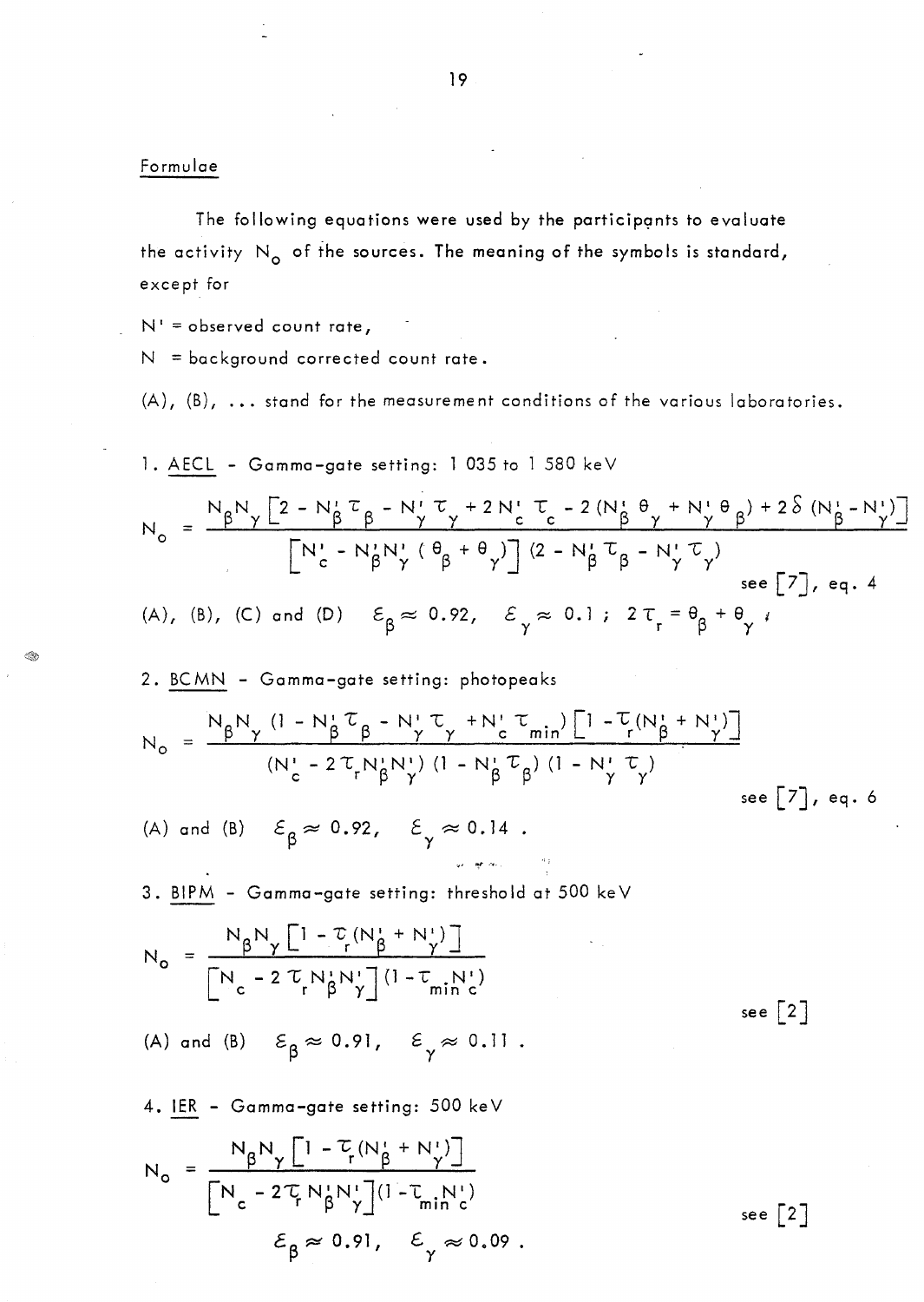5. LMRI - Gamma-gate setting: 1 090 to 1 420 keV

(A), (C), (D), (E) 
$$
N_o = \frac{N_{\beta}N_{\gamma}}{N_c - 2T_r N_{\beta}^t N_{\gamma}^t} \left[1 + \frac{2 \tau N_c \frac{N_o}{N} - 2T_r (N_{\beta}^t + N_{\gamma o}^t)}{2 - T (N_{\beta}^t + N_{\gamma o}^t)}\right]
$$
  
\n $\varepsilon_{\beta} \approx 0.91, \quad \varepsilon_{\gamma} \approx 0.075, \quad \varepsilon_{\gamma o} \approx 0.30$ , with  $\tau = \tau_{\beta} = \tau_{\gamma}$ .

N<sub>yo</sub> is the rate of  $\gamma$  pulses higher than the threshold S<sub>o</sub> in the  $\gamma$  channel.

(B)  
\n
$$
N_{o} = \frac{N_{\beta}N_{\gamma}[1-\tau_{r}(N_{\beta}^{t}+N_{\gamma o}^{t})]}{(N_{c}-2\tau_{r}N_{\beta}^{t}N_{\gamma}^{t})[1-N_{c}\tau\frac{N_{r}^{t}}{N_{\gamma}^{t}}] \text{ see } [2]
$$
\n
$$
\epsilon_{\beta} \approx 0.91, \quad \epsilon_{\gamma} \approx 0.075.
$$

6. NPL - Gamma-gate setting: photopeaks

$$
N_{o} = \frac{N_{\beta}N_{\gamma} (1 - N_{\beta}^{T} \tau_{\beta} - N_{\gamma}^{T} \tau_{\gamma} + N_{c}^{T} \tau_{min}) [1 - \tau_{r} (N_{\beta}^{T} + N_{\gamma}^{T})]}{(N_{c} - 2 \tau_{r} N_{\beta}^{T} N_{\gamma}^{T}) (1 - N_{\beta}^{T} \tau_{\beta}) (1 - N_{\gamma}^{T} \tau_{\gamma})}_{see [7], eq. 6}
$$
  

$$
\epsilon_{\beta} \approx 0.91, \quad \epsilon_{\gamma} \approx 0.07.
$$

7. PTB. - Gamma-gate setting: intégral discrimination, threshold at 30 keV  $1 + \frac{2 N_c^{\dagger} \tau_{min} - 2 (N_{\beta}^{\dagger} + N_{\gamma}^{\dagger}) \tau_r}{2 - N_{\beta}^{\dagger} \tau_{\beta} - N_{\gamma}^{\dagger} \tau_{\gamma}}$  $\frac{N_{\beta} N_{\gamma}}{N_{\gamma}}$ see  $\begin{bmatrix} 7 \end{bmatrix}$ , eq. 4  $N_{\circ}$  $1 - 2 \tau_r \frac{N_f^1 N_f^1}{N_c^1}$ 

(A), (B) and (C) 
$$
\mathcal{E}_{\beta} \approx 0.91
$$
,  $\mathcal{E}_{\gamma} \approx 0.21$ .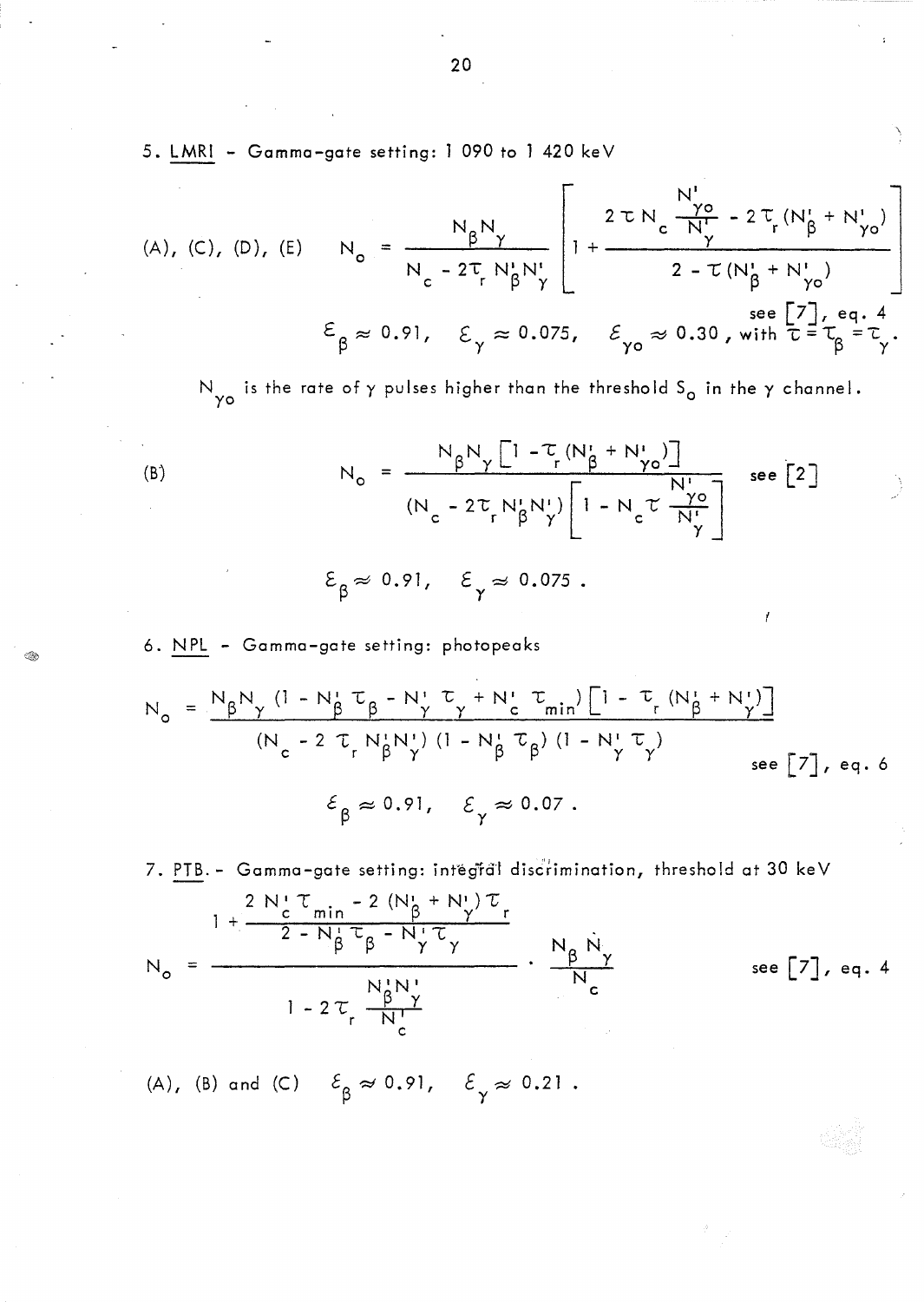8. UVVVR - Gamma-gate setting: integral discrimination, threshold at 100 keV

(A), (B), (D), (E) and (F)  
\n
$$
N_{o} = \frac{N_{\beta}N_{\gamma}[1 - N_{\beta}^{T}\tau_{\beta} - N_{\gamma}^{T}\tau_{\gamma} + N_{c}^{T}\tau_{\gamma} - \tau_{r}(N_{\beta}^{T} + N_{\gamma}^{T}) + w_{1} + w_{2}]}{(N_{c}^{T} - 2 \tau_{r} N_{\beta}^{T}N_{\gamma}^{T})(1 - N_{\beta}^{T}\tau_{\beta}) (1 - N_{\gamma}^{T}\tau_{\gamma})},
$$

where

$$
w_1 = \frac{\tau_{\gamma} N_c'}{1 - N_{\beta}^2 \tau_{\beta} - (N_{\gamma}^{\prime} - N_c^{\prime}) \tau_{\gamma}} \left[ \left( 1 - \frac{\tau_{\gamma}}{2 \tau_{\beta}} \right) (N_{\beta}^{\prime} \tau_{\beta} - N_c^{\prime} \tau_{\gamma}) + \frac{\tau_{\gamma}}{2} (N_{\gamma}^{\prime} - N_c^{\prime}) \right],
$$

and

Ó.

$$
w_2 = 2 \frac{N_{\beta}^{\dagger} N_{\gamma}^{\dagger}}{N_{c}^{\dagger}} \varrho_{c} \tau_{r} \left(\frac{\varrho_{c}}{\varrho_{\beta} \varrho_{\gamma}} - 1\right) - \tau_{r} \left[N_{\gamma}^{\dagger} \left(\frac{\varrho_{c}}{\varrho_{\gamma}} - 1\right) + N_{\beta}^{\dagger} \left(\frac{\varrho_{c}}{\varrho_{\gamma}} - 1\right)\right] + \frac{\tau^{2}}{2} N_{\beta}^{\dagger 2},
$$

where

$$
\rho_{\beta} = 1 - N_{\beta}^{*} \tau_{\beta},
$$
  
\n
$$
\rho_{\gamma} = 1 - N_{\gamma}^{*} \tau_{\gamma},
$$
  
\n
$$
\rho_{c} = 1 - N_{\beta}^{*} \tau_{\beta} - (N_{\gamma}^{*} - N_{c}^{*}) \tau_{\gamma}.
$$

(C) 
$$
N_{o} = \frac{1 + \frac{2 N_{c}^{T} \tau_{min} - 2 (N_{\beta}^{T} + N_{\gamma}^{T}) \tau_{r}}{2 - N_{\beta}^{T} \tau_{\beta} - N_{\gamma}^{T} \tau_{\gamma}}}{1 - 2 \tau_{r} \frac{N_{\beta}^{T} N_{\gamma}^{T}}{N_{c}^{T}}} \cdot \frac{N_{\beta} N_{\gamma}}{N_{c}}
$$

see [7J, eq. 4

 $(A), (B), (C), (D), (E)$ (F)  $\mathcal{E}_{\beta} \approx 0.92, \quad \mathcal{E}_{\gamma} \approx 0.16$ ,  $\mathcal{E}_{\beta} \approx 0.92, \quad \mathcal{E}_{\gamma} \approx 0.21$ , (A) (B) - Canberra 1436 single-channel analyser, - UVVVR single-channel analyser, Gauss amplifier, (C), (D), (E), (F) - UVVVR single-channel analyser, fast UVVVR amplifier, (F) - multiwire proportional counter.